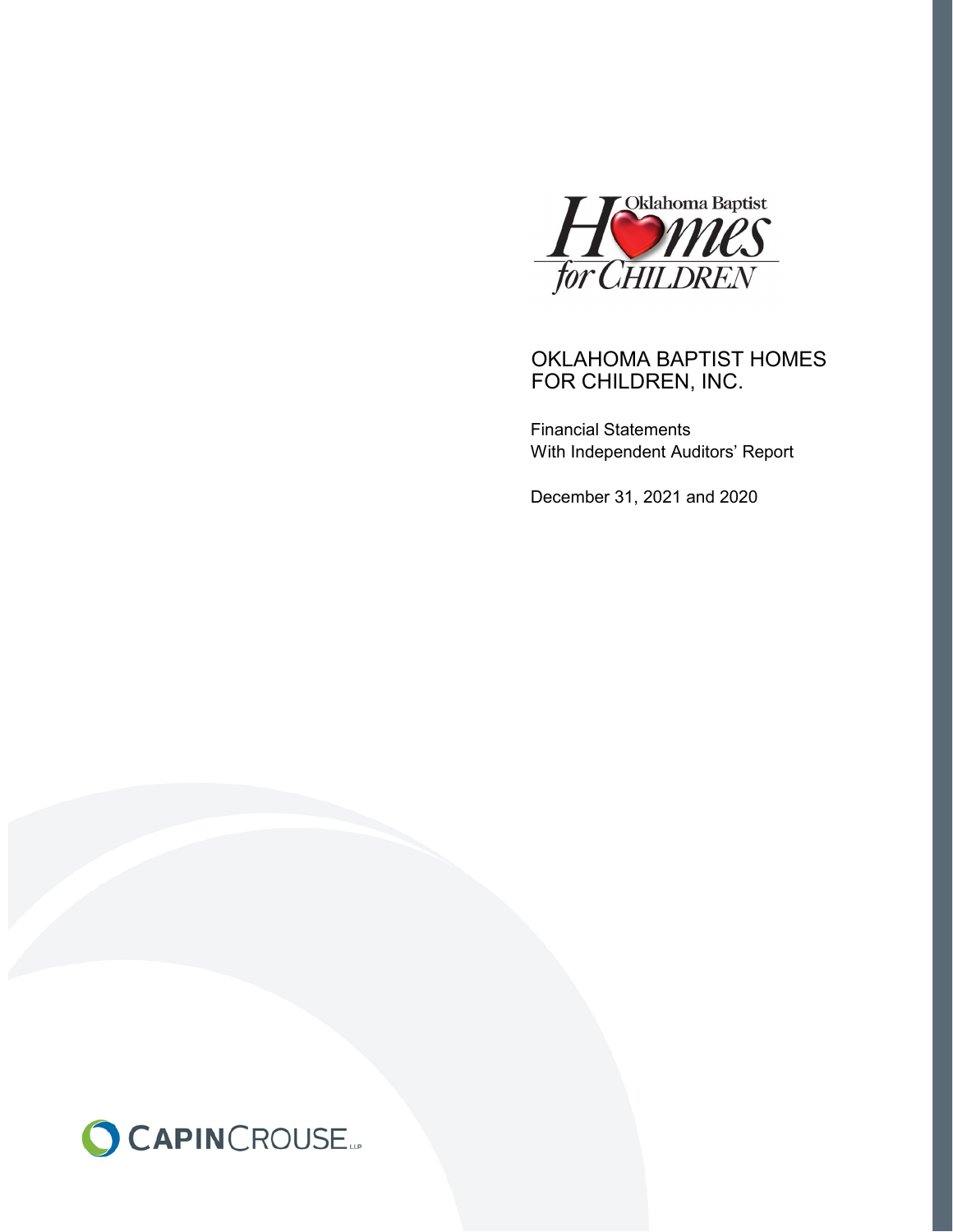### **Table of Contents**

| Page                     |
|--------------------------|
|                          |
|                          |
| 3                        |
| 4                        |
| 6                        |
| $\overline{\phantom{a}}$ |
|                          |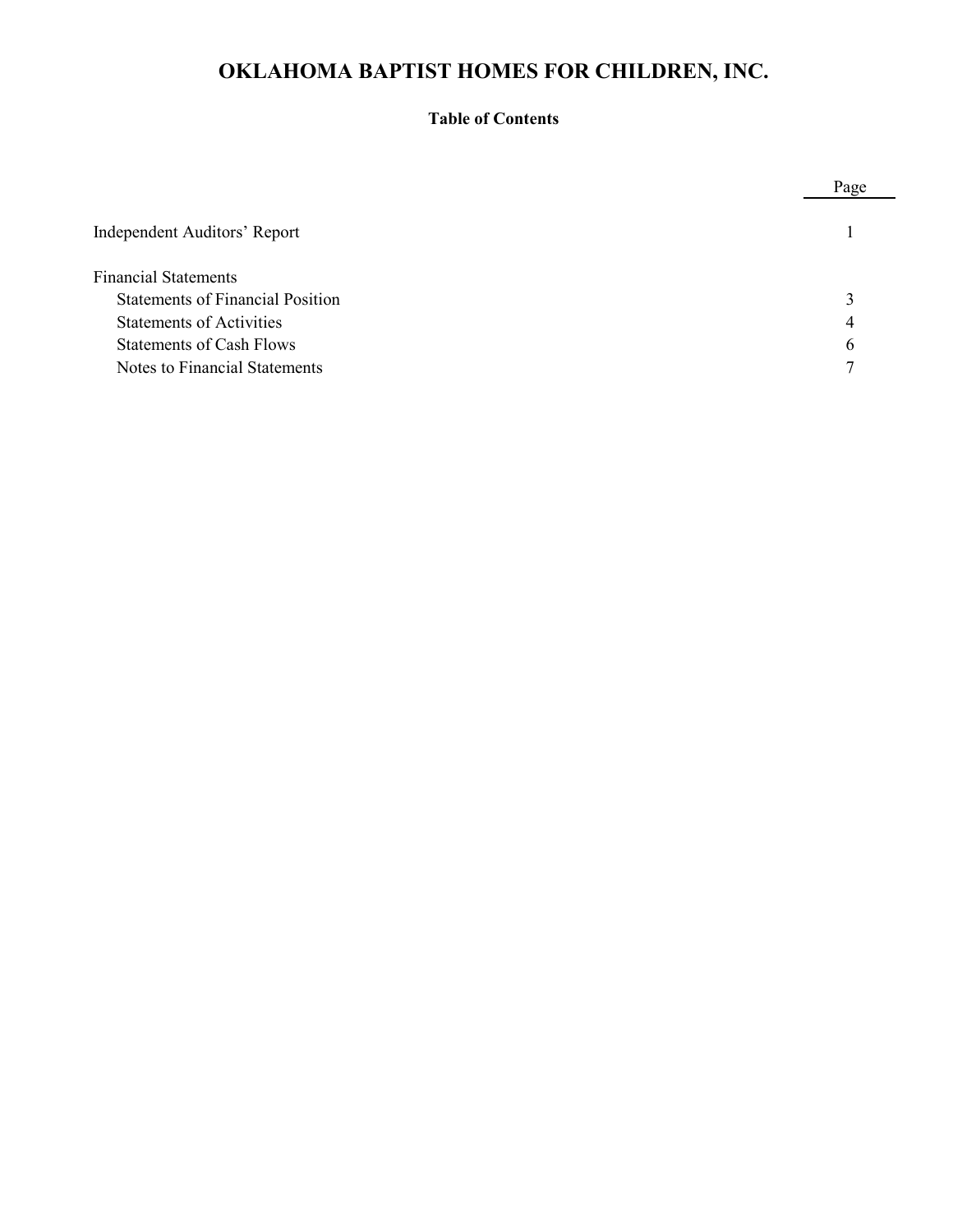# CAPINCROUSE.

#### **INDEPENDENT AUDITORS' REPORT**



Audit Committee Oklahoma Baptist Homes for Children, Inc. Oklahoma City, Oklahoma

#### *Opinion*

We have audited the accompanying financial statements of Oklahoma Baptist Homes for Children, Inc., which comprise the statements of financial position as of December 31, 2021 and 2020, the related statements of activities and cash flows for the years then ended, and the related notes to the financial statements.

In our opinion, the financial statements referred to above present fairly, in all material respects, the financial position of Oklahoma Baptist Homes for Children, Inc. as of December 31, 2021 and 2020, and the changes in its net assets and its cash flows for the years then ended in accordance with accounting principles generally accepted in the United States of America.

#### *Basis for Opinion*

We conducted our audits in accordance with auditing standards generally accepted in the United States of America. Our responsibilities under those standards are further described in the Auditors' Responsibilities for the Audit of the Financial Statements section of our report. We are required to be independent of Oklahoma Baptist Homes for Children, Inc. and to meet our other ethical responsibilities in accordance with the relevant ethical requirements relating to our audits. We believe that the audit evidence we have obtained is sufficient and appropriate to provide a basis for our audit opinion.

#### *Responsibilities of Management for the Financial Statements*

Management is responsible for the preparation and fair presentation of these financial statements in accordance with accounting principles generally accepted in the United States of America, and for the design, implementation, and maintenance of internal control relevant to the preparation and fair presentation of financial statements that are free from material misstatement, whether due to fraud or error.

In preparing the financial statements, management is required to evaluate whether there are conditions or events, considered in the aggregate, that raise substantial doubt about Oklahoma Baptist Homes for Children, Inc.'s ability to continue as a going concern within one year after the date that the financial statements are available to be issued.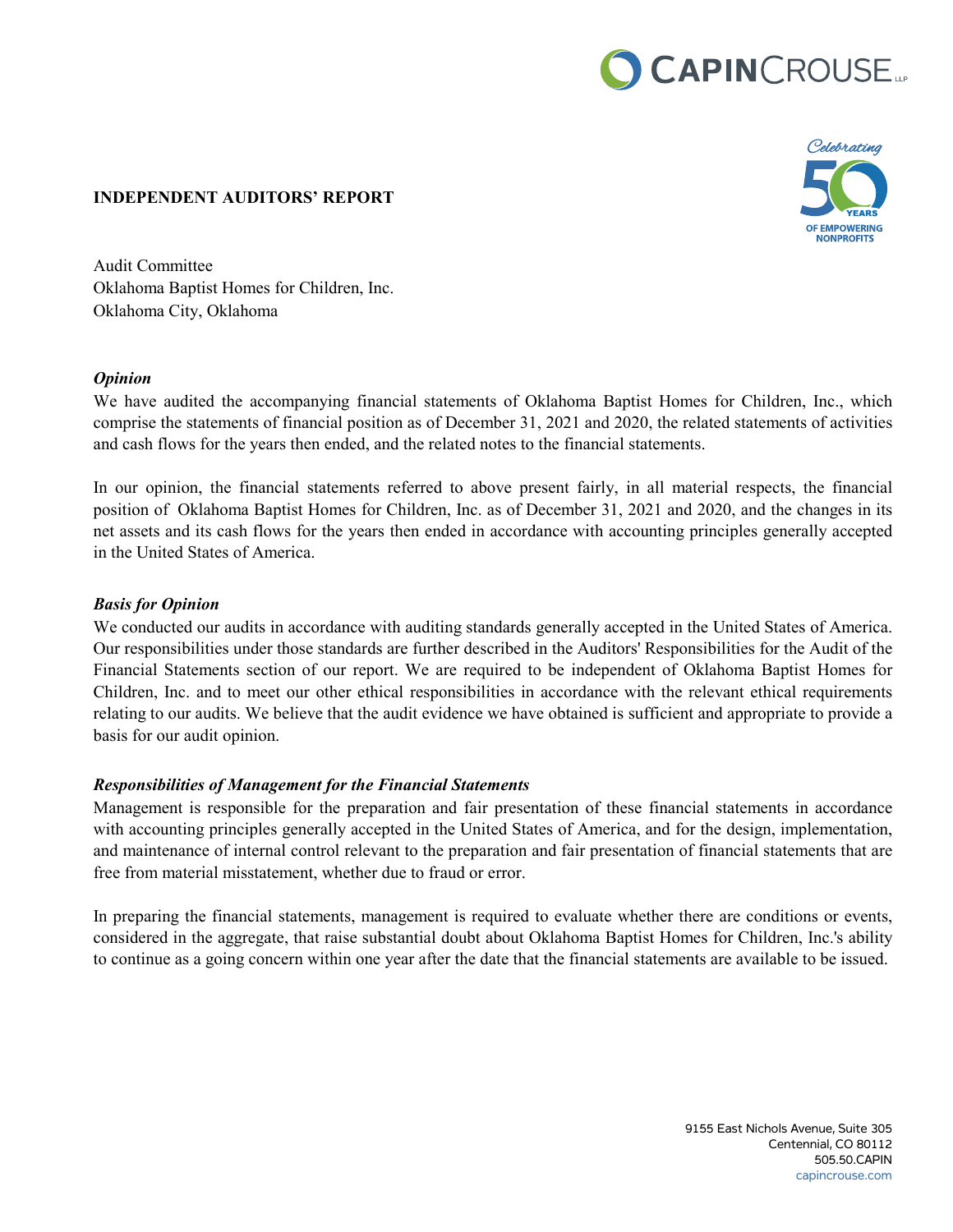Audit Committee Oklahoma Baptist Homes for Children, Inc. Oklahoma City, Oklahoma

### *Auditors' Responsibilities for the Audit of the Financial Statements*

Our objectives are to obtain reasonable assurance about whether the financial statements as a whole are free from material misstatement, whether due to fraud or error, and to issue an auditors' report that includes our opinion. Reasonable assurance is a high level of assurance but is not absolute assurance and therefore is not a guarantee that an audit conducted in accordance with generally accepted auditing standards will always detect a material misstatement when it exists. The risk of not detecting a material misstatement resulting from fraud is higher than for one resulting from error, as fraud may involve collusion, forgery, intentional omissions, misrepresentations, or the override of internal control. Misstatements are considered material if there is a substantial likelihood that, individually or in the aggregate, they would influence the judgment made by a reasonable user based on the financial statements.

In performing an audit in accordance with generally accepted auditing standards, we:

- Exercise professional judgment and maintain professional skepticism throughout the audits.
- Identify and assess the risks of material misstatement of the financial statements, whether due to fraud or error, and design and perform audit procedures responsive to those risks. Such procedures include examining, on a test basis, evidence regarding the amounts and disclosures in the financial statements.
- Obtain an understanding of internal control relevant to the audit in order to design audit procedures that are appropriate in the circumstances, but not for the purpose of expressing an opinion on the effectiveness of Oklahoma Baptist Homes for Children, Inc.'s internal control. Accordingly, no such opinion is expressed.
- Evaluate the appropriateness of accounting policies used and the reasonableness of significant accounting estimates made by management, as well as evaluate the overall presentation of the financial statements.
- Conclude whether, in our judgment, there are conditions or events, considered in the aggregate, that raise substantial doubt about Oklahoma Baptist Homes for Children, Inc.'s ability to continue as a going concern for a reasonable period of time.

We are required to communicate with those charged with governance regarding, among other matters, the planned scope and timing of the audit, significant audit findings, and certain internal control related matters that we identified during the audits.

Capin Crouse LLP

Centennial, Colorado May 18, 2022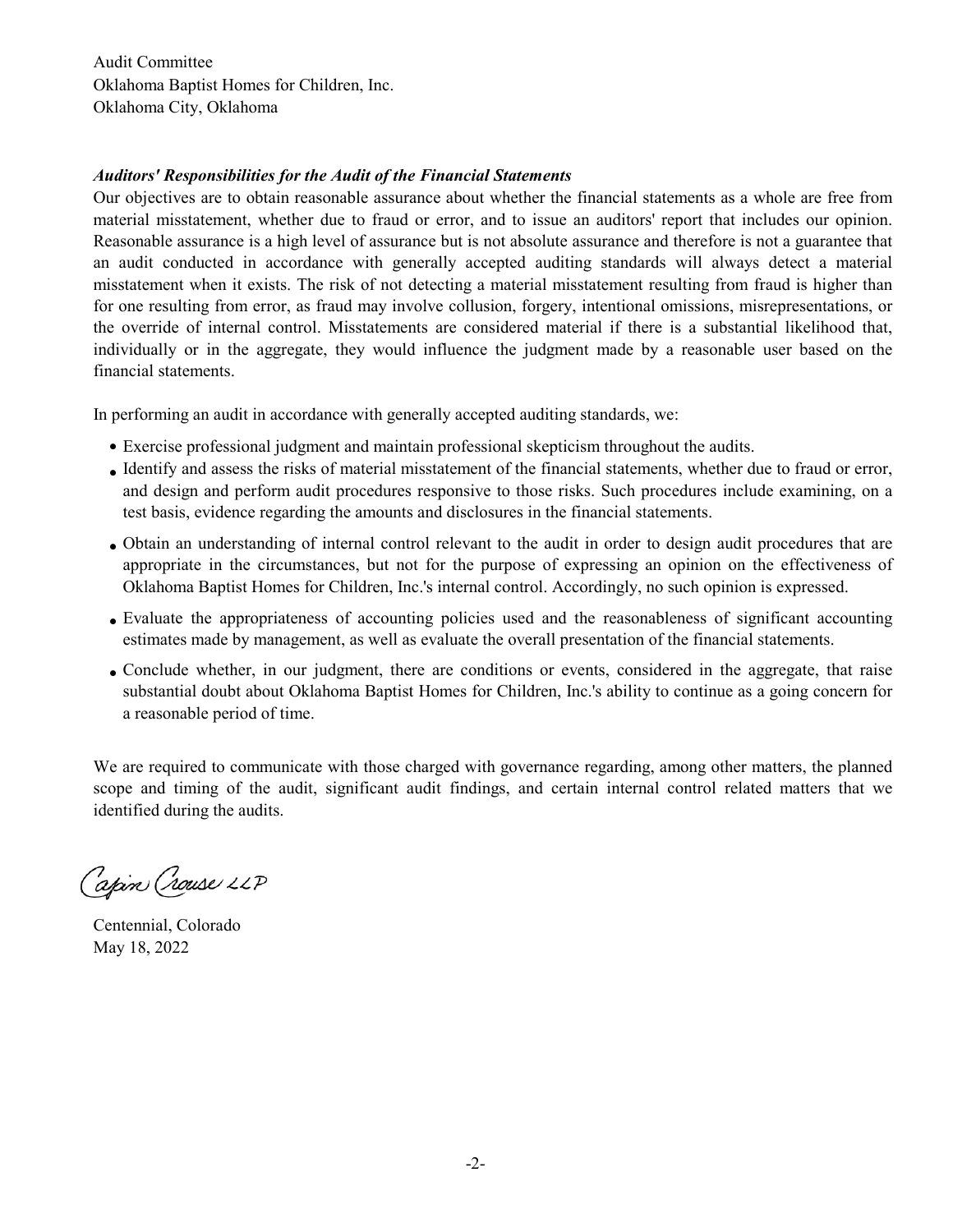### **Statements of Financial Position**

|                                                        | December 31, |             |    |             |  |
|--------------------------------------------------------|--------------|-------------|----|-------------|--|
|                                                        |              | 2021        |    | 2020        |  |
| <b>ASSETS:</b>                                         |              |             |    |             |  |
| Current assets:                                        |              |             |    |             |  |
| Cash and cash equivalents                              | \$           | 2,694,032   | \$ | 3,171,674   |  |
| Accounts receivable-Oklahoma Baptists and other        |              | 146,294     |    | 198,314     |  |
| Prepaid expenses                                       |              | 218,267     |    | 144,307     |  |
| Asset held for sale                                    |              |             |    | 548,370     |  |
|                                                        |              | 3,058,593   |    | 4,062,665   |  |
| Investments                                            |              | 26,311,070  |    | 20,289,003  |  |
| Fixed assets-net                                       |              | 12,502,206  |    | 12,120,444  |  |
| Deposit and other                                      |              | 58,010      |    | 61,980      |  |
| Beneficial interest in funds held by others            |              | 76,533,068  |    | 65,386,192  |  |
| <b>Total Assets</b>                                    |              | 118,462,947 |    | 101,920,284 |  |
| <b>LIABILITIES AND NET ASSETS:</b>                     |              |             |    |             |  |
| Liabilities:                                           |              |             |    |             |  |
| Current liabilities:                                   |              |             |    |             |  |
| Accounts payable and accrued liabilities               | \$           | 702,991     | \$ | 614,469     |  |
| Paycheck Protection Program loan, current portion      |              |             |    | 851,136     |  |
|                                                        |              | 702,991     |    | 1,465,605   |  |
| Paycheck Protection Program loan, less current portion |              |             |    | 288,164     |  |
| Post-retirement benefits liability                     |              | 2,934,707   |    | 2,433,043   |  |
| <b>Total liabilities</b>                               |              | 3,637,698   |    | 4,186,812   |  |
| Net assets:                                            |              |             |    |             |  |
| Net assets without donor restrictions                  |              | 24,249,397  |    | 20,236,904  |  |
| Net assets with donor restrictions:                    |              |             |    |             |  |
| Restricted by purpose or time                          |              | 15,797,376  |    | 13,675,201  |  |
| Restricted in perpetuity                               |              | 74,778,476  |    | 63,821,367  |  |
|                                                        |              | 90,575,852  |    | 77,496,568  |  |
| Total net assets                                       |              | 114,825,249 |    | 97,733,472  |  |
| <b>Total Liabilities and Net Assets</b>                |              | 118,462,947 | S  | 101,920,284 |  |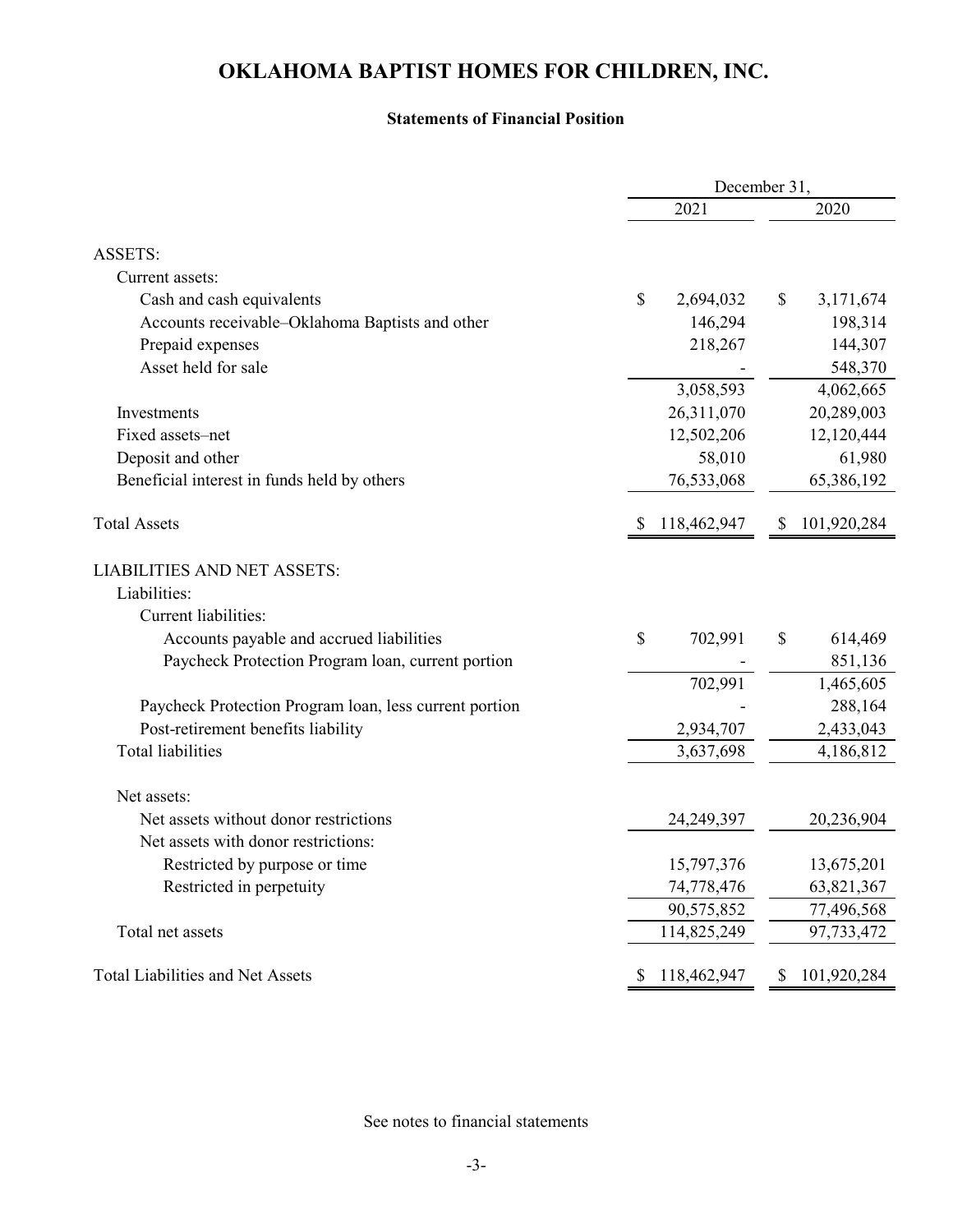### **Statements of Activities**

|                                                                | Year Ended December 31, |               |  |  |
|----------------------------------------------------------------|-------------------------|---------------|--|--|
|                                                                | 2021                    | 2020          |  |  |
| CHANGES IN NET ASSETS WITHOUT DONOR RESTRICTIONS:              |                         |               |  |  |
| Operating Support, Revenue, and Other Additions:               |                         |               |  |  |
| Contributions:                                                 |                         |               |  |  |
| Cooperative program contributions                              | \$<br>649,623           | \$<br>606,948 |  |  |
| Other contributions                                            | 5,980,577               | 6,071,108     |  |  |
|                                                                | 6,630,200               | 6,678,056     |  |  |
| Revenue:                                                       |                         |               |  |  |
| Investment income-distributions appropriated                   | 2,997,242               | 3,382,020     |  |  |
| Gain on extinguishment of debt                                 | 1,139,300               |               |  |  |
| Other income                                                   | 634,792                 | 152,044       |  |  |
|                                                                | 4,771,334               | 3,534,064     |  |  |
| <b>Total Operating Support and Revenue</b>                     | 11,401,534              | 10,212,120    |  |  |
| Net assets released from restriction:                          |                         |               |  |  |
| Purpose and time restrictions                                  | 2,115,784               | 1,914,342     |  |  |
| Total Operating Support, Revenue and Other Additions           | 13,517,318              | 12,126,462    |  |  |
| Operating expenses:                                            |                         |               |  |  |
| Program expenses:                                              |                         |               |  |  |
| Children's programs                                            | 7,091,493               | 6,731,136     |  |  |
| Hope pregnancy centers                                         | 2,190,421               | 1,969,761     |  |  |
| Supporting activities:                                         |                         |               |  |  |
| Corporate office                                               | 1,764,713               | 1,981,733     |  |  |
| Fund-raising                                                   | 1,704,246               | 1,738,024     |  |  |
| <b>Total Operating Expenses</b>                                | 12,750,873              | 12,420,654    |  |  |
| Change in Net Assets from Operations                           | 766,445                 | (294, 192)    |  |  |
| Non-Operating Change in Net Assets Without Donor Restrictions: |                         |               |  |  |
| Other components of net periodic postretirement cost           | (78, 777)               | (61,263)      |  |  |
| Postretirement-related changes other than                      |                         |               |  |  |
| net periodic postretirement costs                              | (348, 654)              | (376,661)     |  |  |
| Capital contributions                                          | 705,725                 | 368,533       |  |  |
| Investment income                                              | 2,967,754               | 624,423       |  |  |
| Change in Net Assets from Non-Operating Activities             | 3,246,048               | 555,032       |  |  |
| Change in Net Assets Without Donor Restrictions                | 4,012,493               | 260,840       |  |  |
|                                                                |                         |               |  |  |

(continued)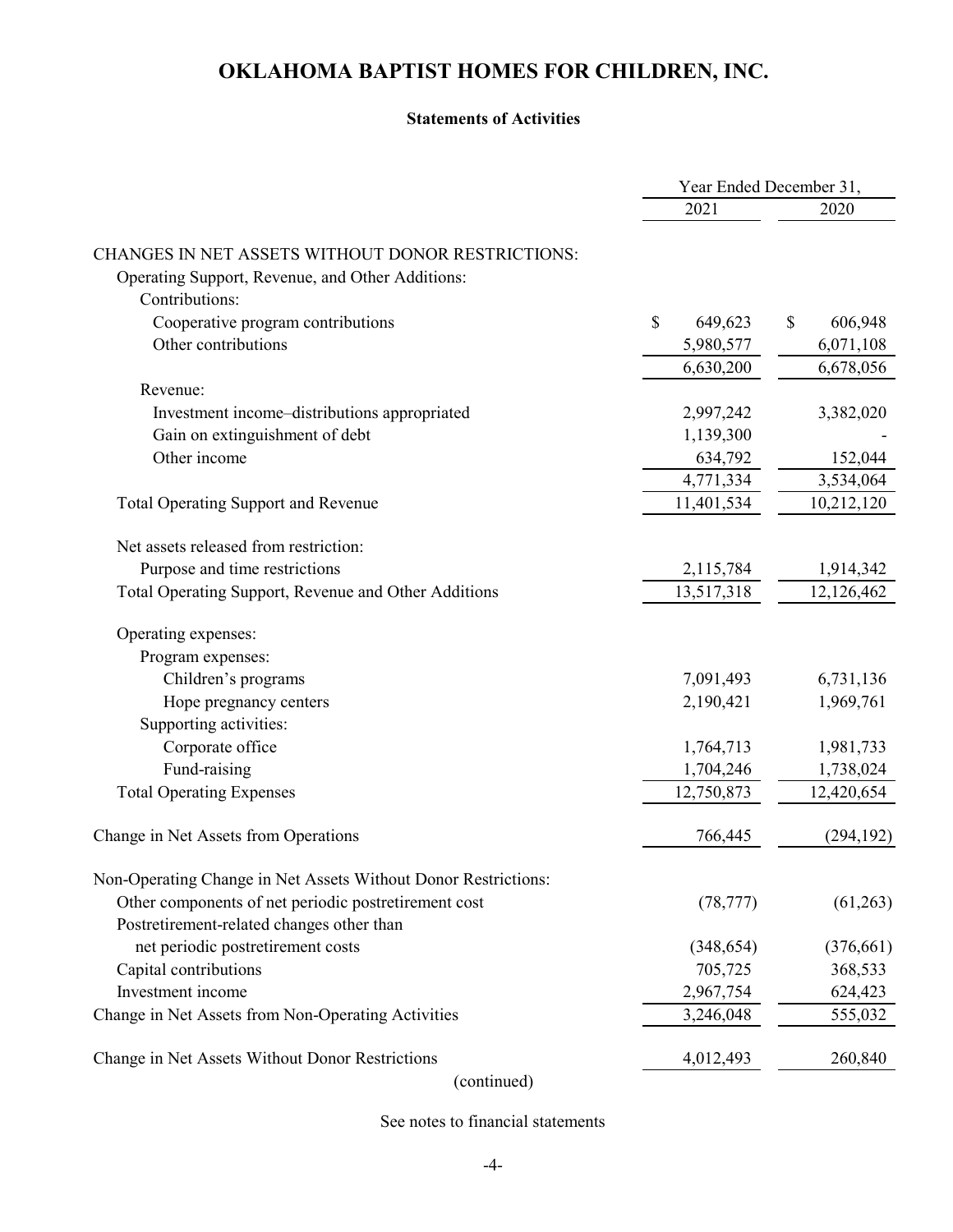### **Statements of Activities**

### (continued)

|                                                             | Year Ended December 31, |                |  |
|-------------------------------------------------------------|-------------------------|----------------|--|
|                                                             | 2021                    | 2020           |  |
| CHANGE IN NET ASSETS WITHOUT DONOR RESTRICTIONS, continued: |                         |                |  |
| Operating Support, Revenue, and Other Additions             | 13,517,318              | 12,126,462     |  |
| <b>Operating Expenses</b>                                   | (12,750,873)            | (12, 420, 654) |  |
| Change in Net Assets from Operations                        | 766,445                 | (294, 192)     |  |
| Change in Net Assets from Non-Operating Activities          | 3,246,048               | 555,032        |  |
| Change in Net Assets Without Donor Restrictions             | 4,012,493               | 260,840        |  |
| CHANGES IN NET ASSETS WITH DONOR RESTRICTIONS:              |                         |                |  |
| Contributions                                               | 2,864,814               | 1,713,642      |  |
| Capital contributions                                       | 1,093,635               | 1,179,843      |  |
| Contributions to beneficial trust                           | 935,085                 | 566,100        |  |
| <b>Total Contributions</b>                                  | 4,893,534               | 3,459,585      |  |
| Investment income                                           | 89,743                  | 142,072        |  |
| Change in value of beneficial interests                     | 10,211,791              | 1,438,149      |  |
| Net assets released from restrictions:                      |                         |                |  |
| Purpose and time restrictions                               | (2,115,784)             | (1,914,342)    |  |
| Change in Net Assets with Donor Restrictions                | 13,079,284              | 3,125,464      |  |
| Change in Net Assets                                        | 17,091,777              | 3,386,304      |  |
| Net Assets, Beginning of Year                               | 97,733,472              | 94, 347, 168   |  |
| Net Assets, End of Year                                     | \$114,825,249           | 97,733,472     |  |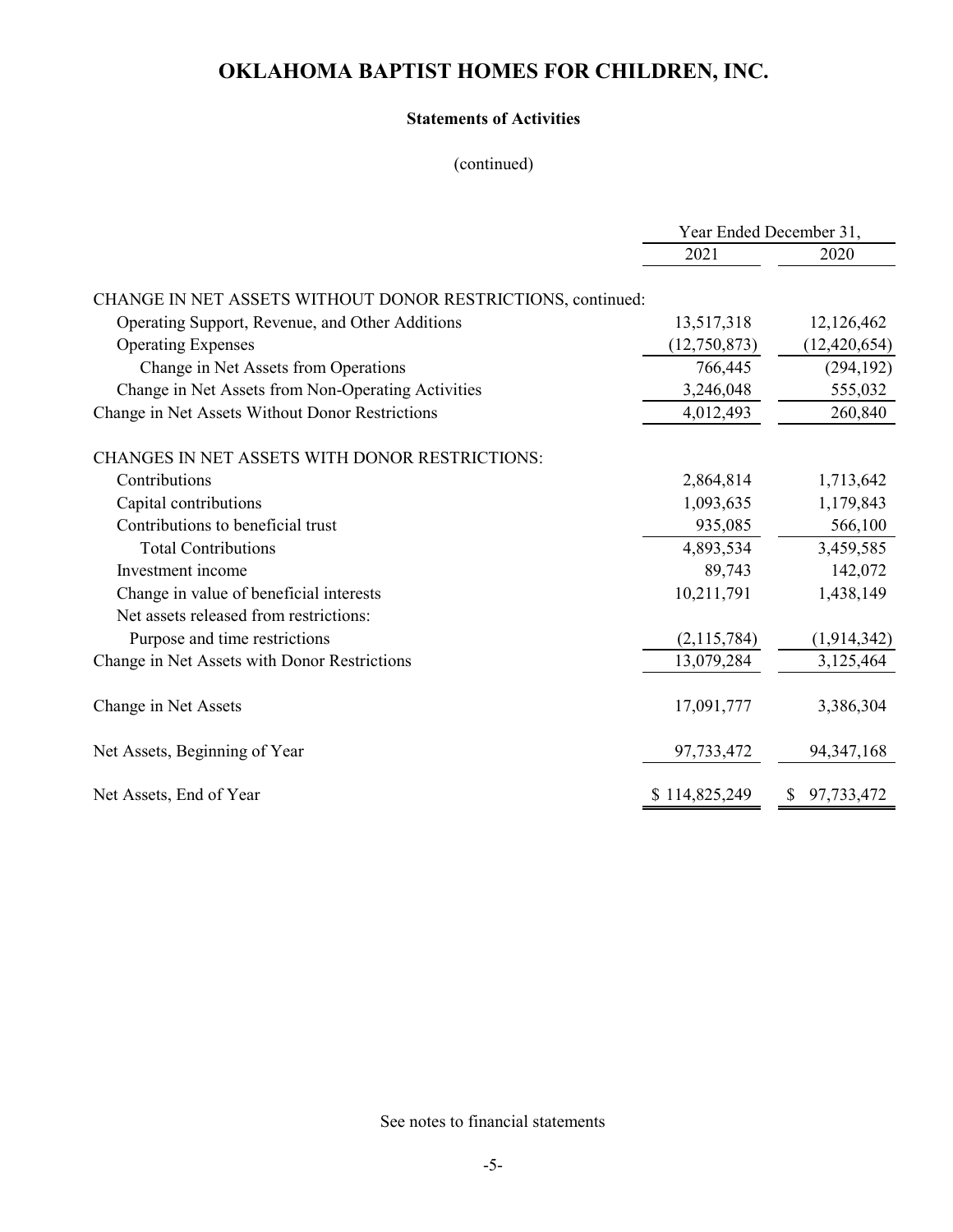### **Statements of Cash Flows**

|                                                                | Year Ended December 31, |               |    |               |  |
|----------------------------------------------------------------|-------------------------|---------------|----|---------------|--|
|                                                                |                         | 2021          |    | 2020          |  |
| CASH FLOWS FROM OPERATING ACTIVITIES:                          |                         |               |    |               |  |
| Change in net assets                                           | \$                      | 17,091,777    | \$ | 3,386,304     |  |
| Adjustments to reconcile change in net assets to               |                         |               |    |               |  |
| net cash provided (used) by operating activities:              |                         |               |    |               |  |
| Depreciation                                                   |                         | 1,159,684     |    | 1,177,101     |  |
| Net realized and unrealized gains on investments               |                         | (3,057,497)   |    | (766, 495)    |  |
| (Gain) loss on sale of fixed assets and assets held for sale   |                         | (271, 054)    |    | 3,512         |  |
| Gain on extinguishment of debt                                 |                         | (1, 139, 300) |    |               |  |
| Contributions restricted for long-term purposes                |                         | (2,734,445)   |    | (2,114,476)   |  |
| Change in value of beneficial interest in funds held by others |                         | (10,211,791)  |    | (1,438,149)   |  |
| Changes in operating assets and liabilities:                   |                         |               |    |               |  |
| Receivables, deposits, and other assets                        |                         | (17,970)      |    | (160, 034)    |  |
| Accounts payable, accrued liabilities,                         |                         |               |    |               |  |
| and post-retirement benefits liability                         |                         | 590,186       |    | 404,249       |  |
| Net Cash Provided by Operating Activities                      |                         | 1,409,590     |    | 492,012       |  |
|                                                                |                         |               |    |               |  |
| CASH FLOWS FROM INVESTING ACTIVITIES:                          |                         |               |    |               |  |
| Purchases of fixed assets                                      |                         | (1,562,997)   |    | (1,337,778)   |  |
| Proceeds on sale of fixed assets and assets held for sale      |                         | 840,975       |    | 21,200        |  |
| Purchases of investments                                       |                         | (8, 442, 128) |    | (4, 557, 159) |  |
| Proceeds from sale of investments                              |                         | 4,542,473     |    | 3,393,897     |  |
| Net Cash Used by Investing Activities                          |                         | (4,621,677)   |    | (2,479,840)   |  |
| CASH FLOWS FROM FINANCING ACTIVITIES:                          |                         |               |    |               |  |
| Proceeds for contributions restricted for:                     |                         |               |    |               |  |
| Capital projects                                               |                         | 1,799,360     |    | 1,548,376     |  |
| Beneficial interest in funds held by others                    |                         | 935,085       |    | 566,100       |  |
| Proceeds from Paycheck Protection Program loan                 |                         |               |    | 1,139,300     |  |
| Net Cash Provided by Financing Activities                      |                         | 2,734,445     |    | 3,253,776     |  |
| Change in Cash and Cash Equivalents                            |                         | (477, 642)    |    | 1,265,948     |  |
| Cash and Cash Equivalents, Beginning of Year                   |                         | 3,171,674     |    | 1,905,726     |  |
| Cash and Cash Equivalents, End of Year                         | \$                      | 2,694,032     | \$ | 3,171,674     |  |
| SUPPLEMENTAL DATA:                                             |                         |               |    |               |  |
| Contributed services and gifts-in-kind received                | \$                      | 630,233       | \$ | 652,514       |  |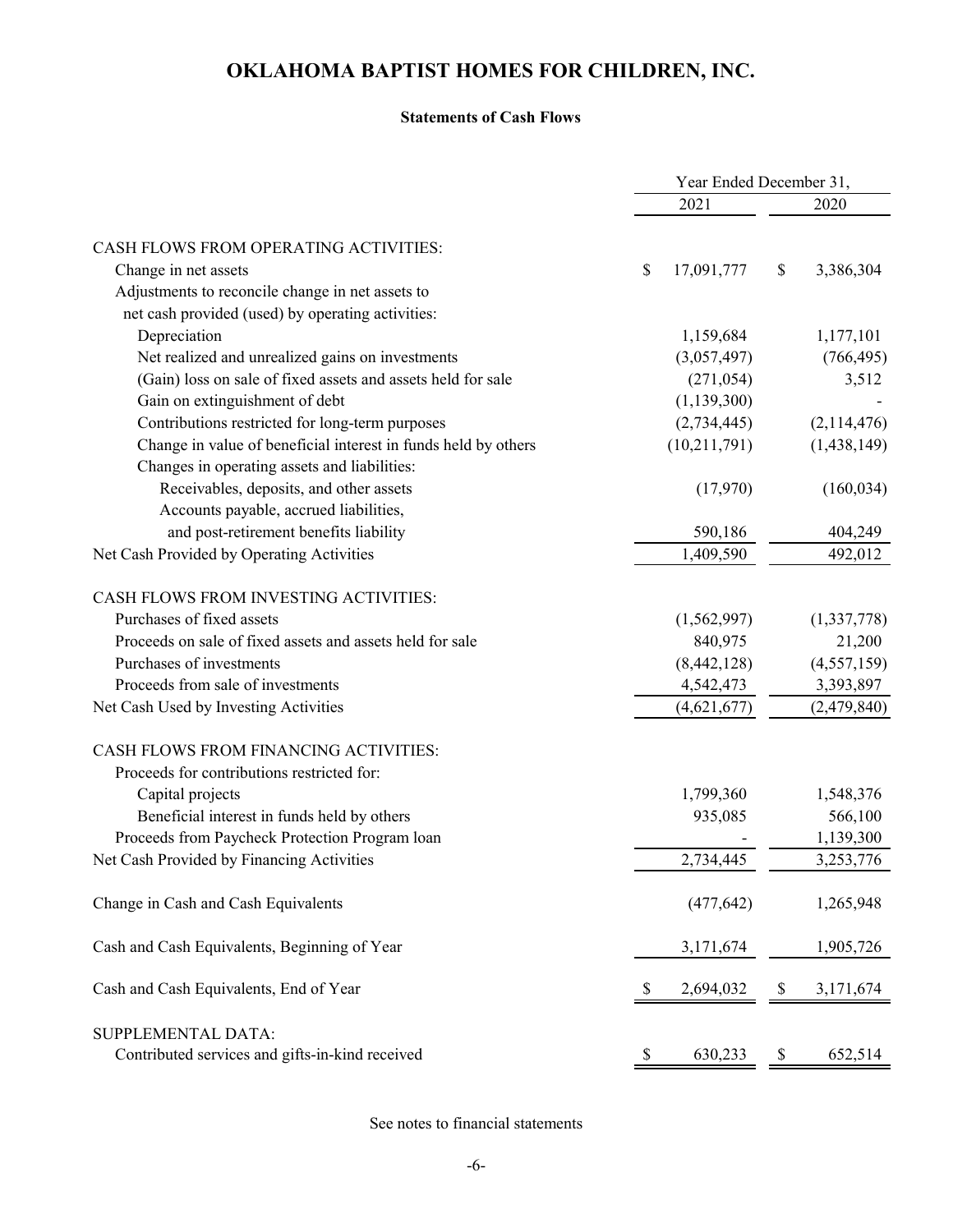### **Notes to Financial Statements**

December 31, 2021 and 2020

### 1. NATURE OF ORGANIZATION:

Oklahoma Baptist Homes for Children, Inc. (OBHC) is an Oklahoma not-for-profit organization supported primarily by private donations. OBHC was incorporated in September 1993 and began operations on January 1, 1994, to demonstrate God's love by providing hope through empowering children and their families to follow Christ. With donated funds, OBHC operates four homes or other living facilities for children in need and six Hope Pregnancy Centers, including a mobile unit. Prior to 1994, OBHC was a division of the Baptist General Convention of Oklahoma (Oklahoma Baptists). OBHC is a nonprofit organization that is exempt from income taxes under Section  $501(c)(3)$  of the Internal Revenue Code (IRC) and comparable state law(s). However, OBHC is subject to federal income tax on any unrelated business taxable income. In addition, OBHC is not classified as a private foundation within the meaning of Section 509(a) of the IRC.

### 2. SIGNIFICANT ACCOUNTING POLICIES:

OBHC maintains its accounts and prepares its financial statements on the accrual basis of accounting in conformity with accounting principles generally accepted in the United States of America. The preparation of financial statements in conformity with accounting principles generally accepted in the United States of America requires management to make estimates and assumptions that affect the reported amounts of assets and liabilities, disclosures of any contingent assets and liabilities at the date of the financial statements, and the reported revenues and expenses during the reporting period. Actual results could differ from the estimates. The significant accounting policies followed are described below to enhance the usefulness of the financial statements to the reader.

#### CASH AND CASH EQUIVALENTS

For purposes of the statements of financial position and cash flows, OBHC considers cash on hand and deposits in banks to be cash and cash equivalents, excluding cash and cash equivalents related to OBHC's investment strategies held in investment accounts. OBHC maintains cash balances at financial institutions located in Oklahoma. As of December 31, 2021 and 2020, the cash accounts maintained exceeded federally insured limits by approximately \$2,152,000 and \$2,579,000, respectively. OBHC has not experienced any losses on such accounts and believes it is not exposed to any significant credit risk.

#### INVESTMENTS AND INVESTMENT INCOME

Investments in pooled equity securities, fixed income instruments, spending policy pool, and church building loans are carried at net asset value. Mineral rights are carried at estimated fair value. Gains and losses on pooled investments are reported in the statements of activities as increases or decreases in net assets without donor restrictions unless their use is restricted by purpose, time, or in perpetuity by donor stipulations or by law. See Note 7 for fair value measurements and disclosures.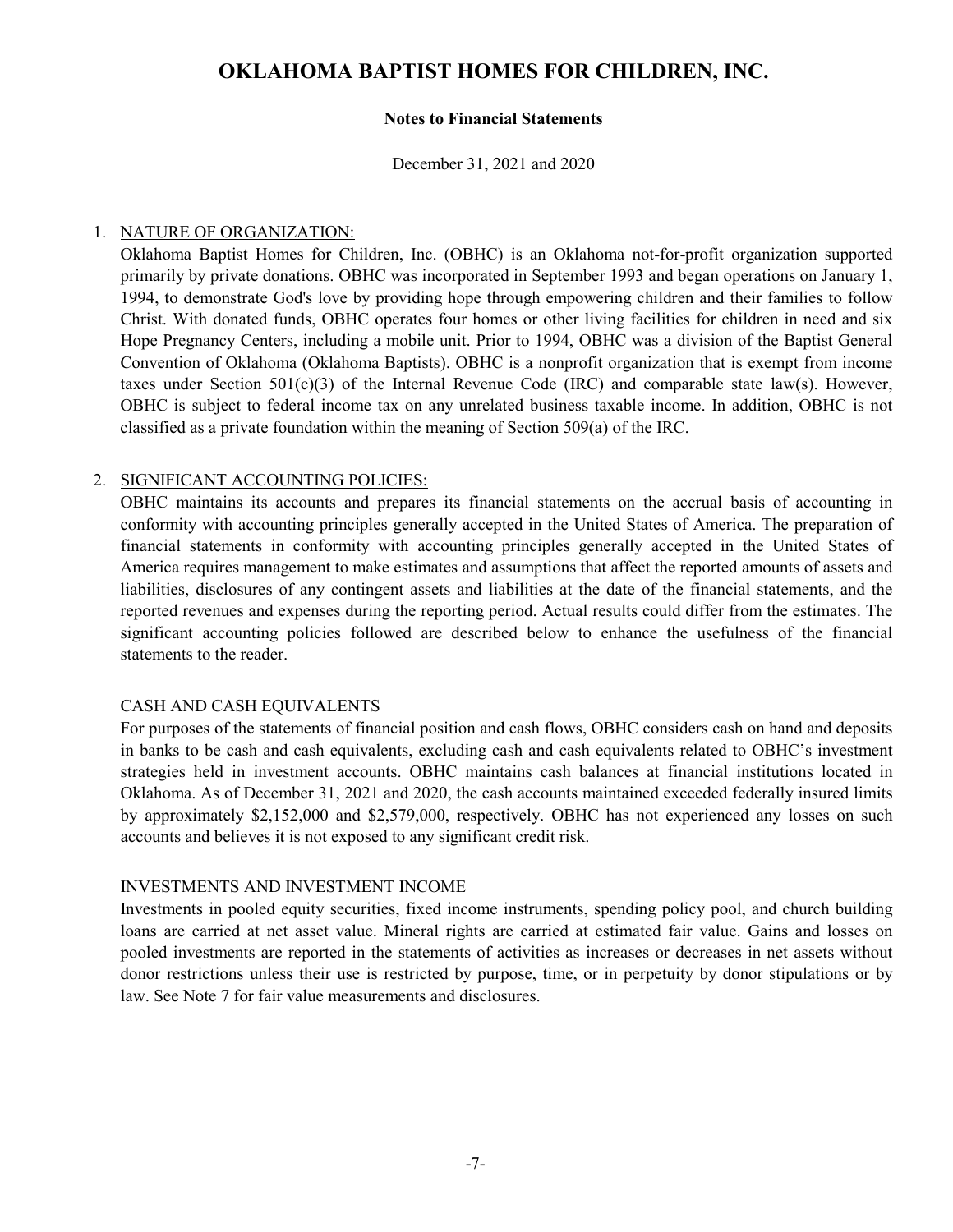### **Notes to Financial Statements**

December 31, 2021 and 2020

### 2. SIGNIFICANT ACCOUNTING POLICIES, continued:

#### INVESTMENTS AND INVESTMENT INCOME, continued

The Baptist Foundation of Oklahoma, doing business as WatersEdge Ministry Services (WatersEdge), was created for the purpose of receiving and managing all investments for the various Baptist entities, including OBHC. The investments managed by WatersEdge are non-endowment investments for which the principal and income is directed by OBHC, including donor funds invested until expended for the specified purpose. These non-endowment investments held by WatersEdge are labeled as custodial funds in Note 3. Other investments are bond mutual funds held for use in the 403(b) retirement plan. These investments are held by GuideStone Financial Resources of the Southern Baptist Convention and are labeled as Other in Note 3.

Investment securities are exposed to various risks, such as interest rate, market, and credit risk. Due to the risks associated with certain investment securities, it is at least reasonably possible that changes in the value of investment securities will occur in the near term, and those changes could materially affect the financial statements.

#### ASSET HELD FOR SALE

Asset held for sale consists of a building that was on the market. It was recorded at the lower of carrying value or fair market value less the estimated cost to sell the property. The property sold during the year ended December 31, 2021 for net proceeds of \$734,725, which resulted in a gain on sale of \$186,355 which is recorded as other income on the statement of activities.

#### FIXED ASSETS

Fixed assets are recorded at cost. It is OBHC's policy to capitalize all furniture and fixtures, equipment, and vehicles with a cost in excess of \$5,000 and all buildings and leasehold improvements with a cost in excess of \$25,000. The cost and related accumulated depreciation of assets sold or retired are removed from the accounts and the resulting gains or losses are included in the statements of activities. Maintenance repairs and minor renewals are expensed as incurred. These assets are depreciated over their estimated useful lives using the straight-line method. The following useful lives are used:

| Furniture and fixtures               | 6-20 years   |
|--------------------------------------|--------------|
| Equipment                            | $6-10$ years |
| <b>Vehicles</b>                      | 3 years      |
| Buildings and leasehold improvements | $5-40$ years |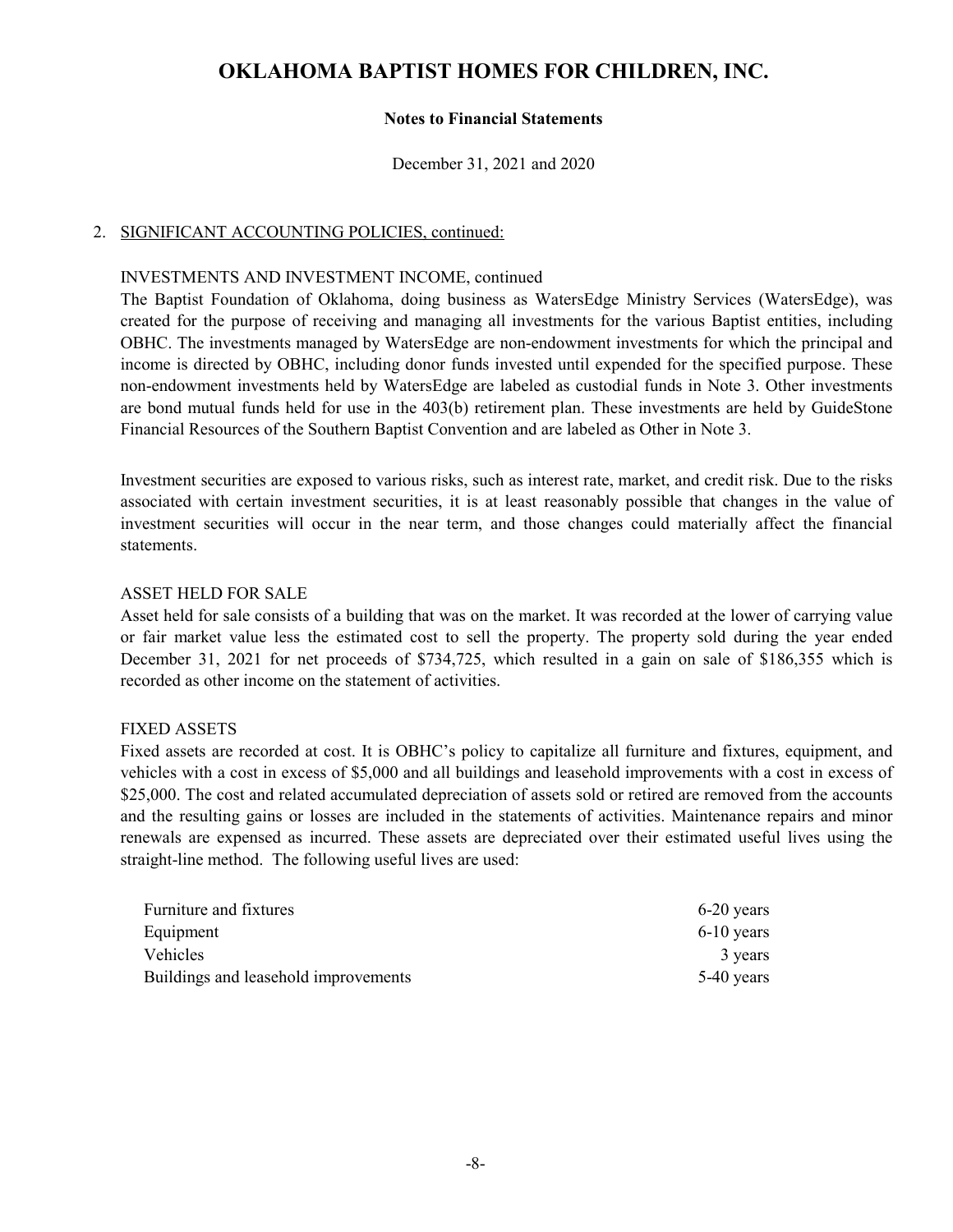### **Notes to Financial Statements**

December 31, 2021 and 2020

### 2. SIGNIFICANT ACCOUNTING POLICIES, continued:

### BENEFICIAL INTEREST IN FUNDS HELD BY OTHERS

OBHC is the beneficiary of certain irrevocable trusts held and administered by WatersEdge and others. Under the terms of perpetual trusts, OBHC has the irrevocable right to receive the income earned on the trust assets. The fair value is recognized as an asset and as a contribution with donor restrictions at the date the trust is established, based on the nature of the agreement. OBHC's estimate of fair value is based on fair value information received from the respective trustees. The assets consist of equities, pooled investments, and mineral interests. These assets are not subject to the control or discretion of OBHC. Gains and losses which are not distributed by the trusts, are reflected as change in value of beneficial interests in the statements of activities. Distributions from the trusts not appropriated for spending are reflected as non-operating investment gains and losses. Total quarterly distributions, appropriated and non-appropriated, received for Q1-Q4 2021, were approximately \$798,000, \$828,000, \$826,000, and \$847,000, respectively. Total quarterly distributions, appropriated and non-appropriated, received for Q1-Q4 2020, were approximately \$814,000, \$877,000, \$854,000, and \$1,021,000, respectively.

Under the terms of other trusts, OBHC has an irrevocable right to receive their percentage share of the trust assets at a future date, usually the termination of the trust. These agreements constitute unconditional promises to give and are recognized as income in the period the promise is given. Gifts are valued by reducing total assets held by the WatersEdge by the present value of estimated future income payments over the term of the agreement or life expectancy of the income beneficiary utilizing a five percent discount rate. The assets consist of pooled investments and mineral rights. These assets are not subject to the control or discretion of OBHC. Gains and losses, which are not distributed by the trusts, are reflected as change in value of beneficial interests in the statements of activities.

### POST RETIREMENT BENEFITS OTHER THAN PENSIONS

OBHC sponsors unfunded post-retirement health care, life insurance, and retirement gift benefits. These postretirement benefits are offered to all full time employees that were hired prior to September 27, 1994. As of September 2012, OBHC decided to eliminate the retirement gifts to active employees upon retirement. Fulltime employees hired after September 27, 1994 who complete 15 years of current, continual service and retire at full retirement age set by Social Security will receive \$200 per month in a health reimbursement arrangement. Estimated costs of these benefits are recognized during the employees' active service period. Several assumptions are made in determining the obligation associated with the plan. The assumptions used in determining the obligation are described in detail in Note 9.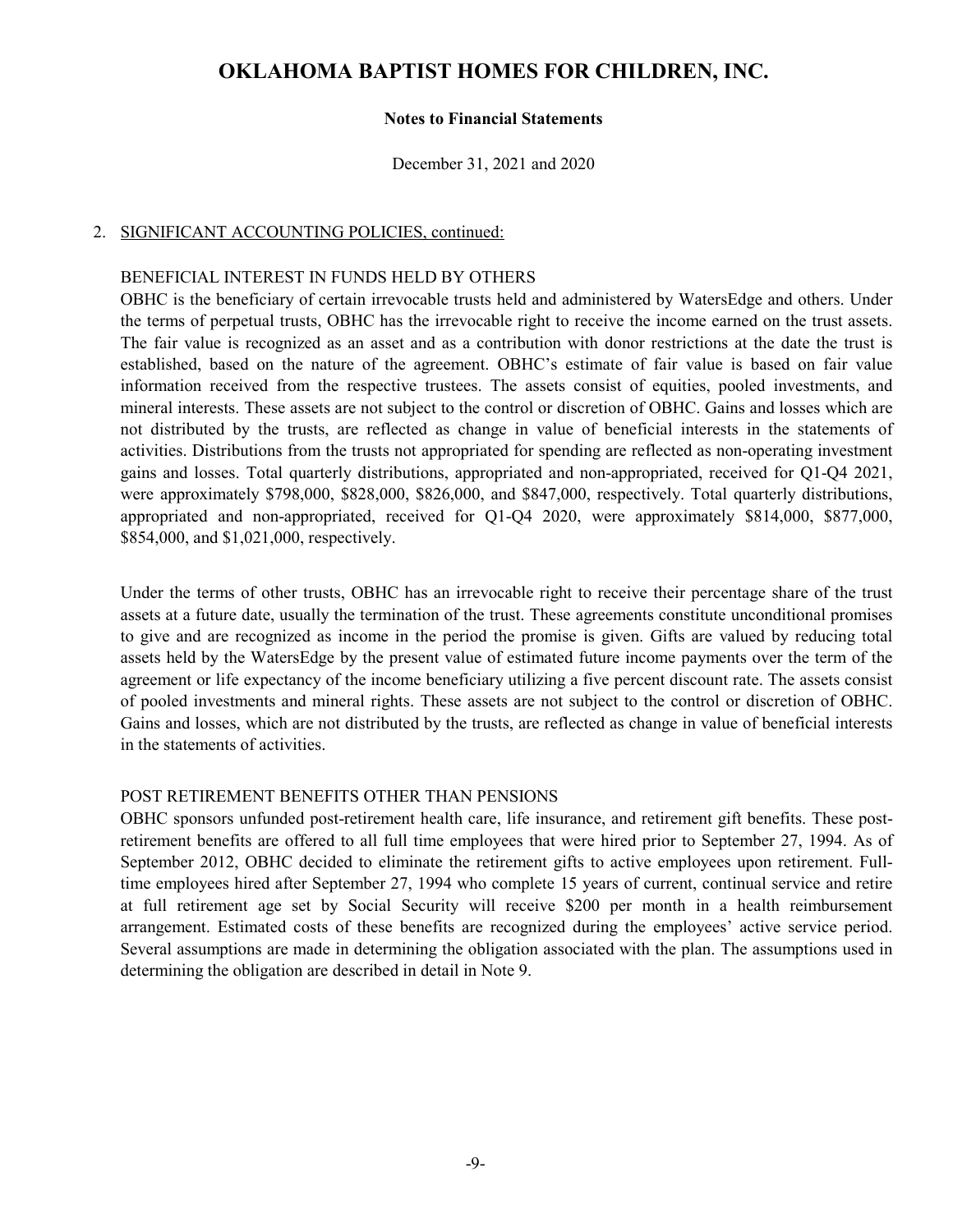### **Notes to Financial Statements**

December 31, 2021 and 2020

### 2. SIGNIFICANT ACCOUNTING POLICIES, continued:

### NET ASSET CLASSIFICATIONS

Net assets have been segregated to achieve a proper segregation and fair presentation of those resources available for use at the discretion of the board and those resources over which the board has little, if any, discretion as to use because of externally imposed restrictions. The following net asset segregations have been established for OBHC:

*Net assets without donor restrictions* are those resources over which the governing board has discretionary control to use in carrying on the operations of OBHC and those restricted in fixed assets–net.

*Net assets with donor restrictions* include resources of OBHC related to gifts with explicit donor-imposed restrictions that have not been met as to specified purpose, to later periods of time, or after specified dates. These include donor restrictions requiring the net asset to be held in perpetuity and permit OBHC to use all or part of the income earned on related investments for specific purposes.

### SUPPORT AND REVENUE

Contributions received, including unconditional promises to give, are recognized as revenues in the period received at their fair values. The policy of OBHC is to record all donations postmarked before December 31st as deposits in transit. Contributions made, including unconditional promises to give, are recognized as expenses in the period made at their fair values. Conditional promises to give, whether received or made, are recognized when they become unconditional, that is, when the conditions are substantially met. For financial reporting purposes OBHC distinguishes between contributions of net assets without donor restrictions and net assets with donor restrictions.

OBHC reports gifts of cash and other assets as restricted support if they are received with donor stipulations that limit the use of the donated asset. If a donor restriction expires, that is, when a stipulated time restriction ends or purpose restriction is accomplished in the same fiscal year as the year of the receipt of the gift, the gift is considered to be without donor restrictions. When a donor restriction expires on gifts previously classified as with donor restrictions, these net assets are reclassified to net assets without donor restrictions and reported in the statements of activities as reclassifications of net assets. All contributed assets are reflected at the fair market value at the date of contribution. OBHC also receives donated services valued at the fair market value at the date of contribution. All donated materials and services, which were approximately \$630,000 and \$653,000, for the years ended December 31, 2021 and 2020, respectively, are reported as contributions in the statements of activities.

OBHC's cooperative program distributions are budgeted annually at the discretion of Oklahoma Baptists and are recognized when received. All other income is recorded when earned.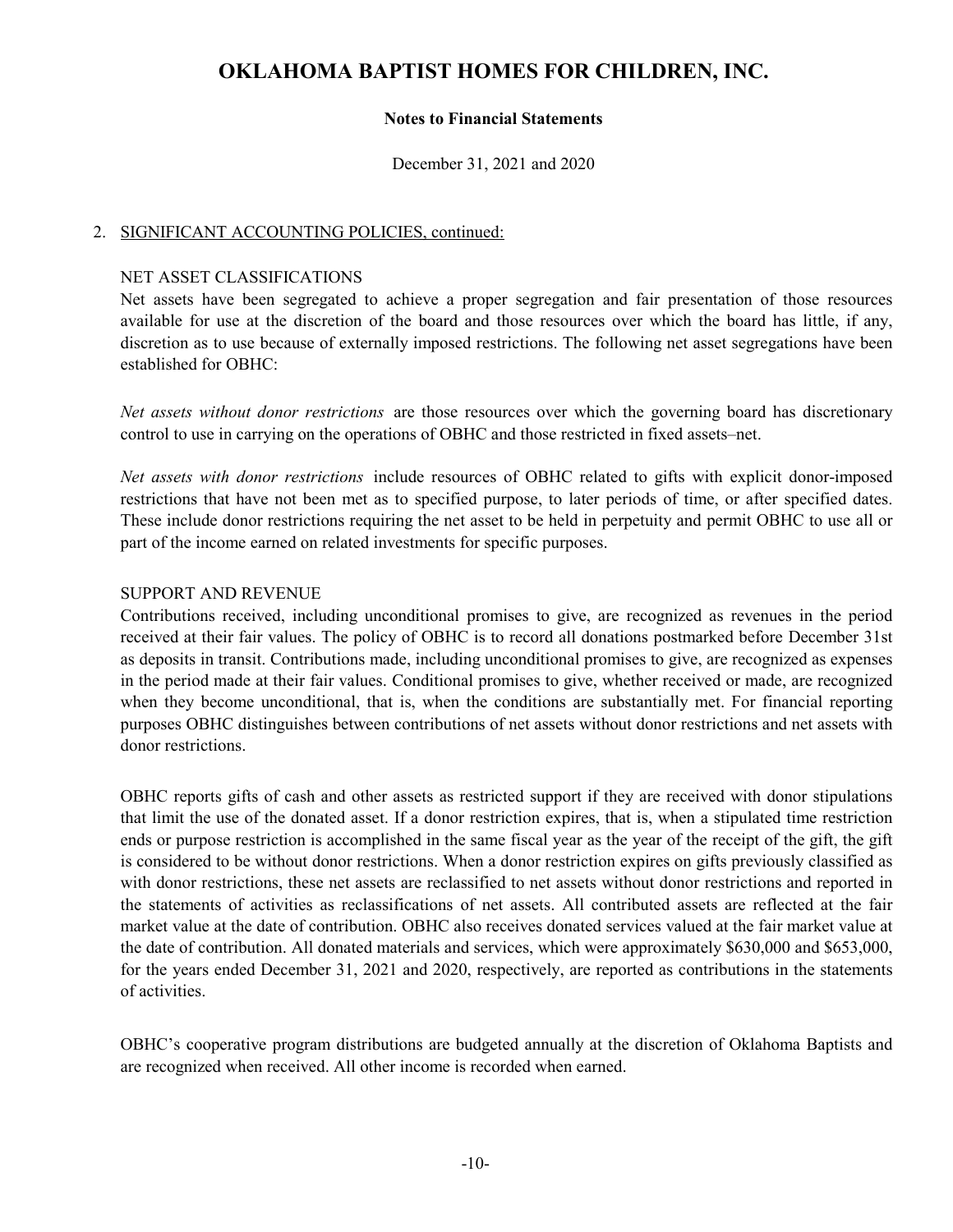### **Notes to Financial Statements**

December 31, 2021 and 2020

### 2. SIGNIFICANT ACCOUNTING POLICIES, continued:

### FUNCTIONAL ALLOCATION OF EXPENSES

Expenses are organized in both natural and functional classifications to provide useful information about the costs of significant programs or services provided by OBHC. Costs incurred are either directly related or allocated to a specific program or service. Main program activities of OBHC are pregnancy centers and children's programs.

### WORKERS COMPENSATION INSURANCE

OBHC is self-insured with respect to workers' compensation claims. Monthly payments are made to a selfinsured plan established by Oklahoma Baptists. This plan is self-insured to the extent of the excess liability insurance with an employer liability limit of \$2,000,000 per occurrence and a self-insured retention of \$425,000 per occurrence.

#### ADVERTISING COSTS

All advertising costs are expensed as incurred. Advertising costs were approximately \$134,000 and \$128,000, for the years ended December 31, 2021 and 2020, respectively.

### OPERATING AND NON-OPERATING

OBHC classifies the activities related to its defined benefit post retirement liability other than net periodic benefit costs, changes in its charitable remainder interests, capital contributions, and activities relating to its beneficial interests other than the distributions appropriated for expenditure as non-operating. All remaining activities are general operations of OBHC.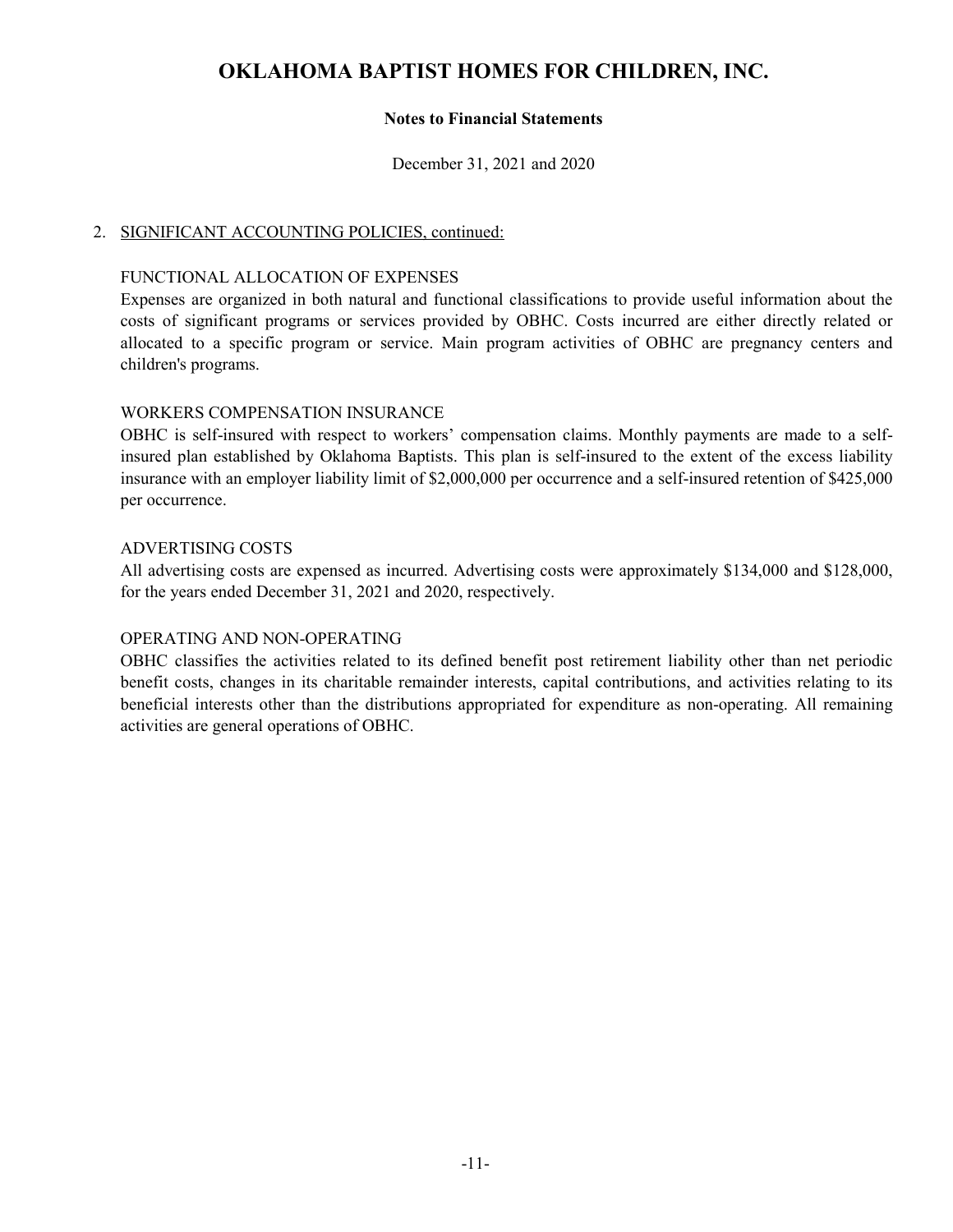### **Notes to Financial Statements**

December 31, 2021 and 2020

### 3. INVESTMENTS:

Investments consist of:

|                          | December 31, 2021     |                      |                |                   |              |                      |
|--------------------------|-----------------------|----------------------|----------------|-------------------|--------------|----------------------|
|                          | Without               |                      |                | With Donor        |              |                      |
|                          | Donor                 |                      | Restrictions   |                   |              |                      |
|                          | Restrictions          |                      | (Purpose/Time) |                   |              | Total                |
| Custodial funds<br>Other | \$                    | 18,549,389<br>39,264 | $\mathcal{S}$  | 7,722,417         | <sup>S</sup> | 26,271,806<br>39,264 |
|                          |                       | 18,588,653           | \$             | 7,722,417         |              | \$26,311,070         |
|                          |                       |                      |                | December 31, 2020 |              |                      |
|                          | Without<br>With Donor |                      |                |                   |              |                      |
|                          | Donor                 |                      |                | Restrictions      |              |                      |
|                          | Restrictions          |                      | (Purpose/Time) |                   |              | Total                |
|                          |                       |                      |                |                   |              |                      |
| Custodial funds          | \$                    | 13,068,068           | \$             | 7,181,415         | \$           | 20,249,483           |
| Other                    |                       | 39,520               |                |                   |              | 39,520               |
|                          | \$                    | 13, 107, 588         | \$             | 7,181,415         | $\mathbb{S}$ | 20,289,003           |

### 4. FIXED ASSETS–NET:

Fixed assets–net consist of:

|                               |                  | December 31,     |  |  |  |  |
|-------------------------------|------------------|------------------|--|--|--|--|
|                               | 2021             | 2020             |  |  |  |  |
| Land                          | \$<br>1,810,277  | \$<br>1,707,778  |  |  |  |  |
| Buildings and improvements    | 29,252,730       | 28,449,254       |  |  |  |  |
| Equipment                     | 2,108,552        | 2,050,120        |  |  |  |  |
| Vehicles                      | 1,976,503        | 2,093,340        |  |  |  |  |
| Furniture and fixtures        | 121,602          | 174,017          |  |  |  |  |
|                               | 35,269,664       | 34,474,509       |  |  |  |  |
| Less accumulated depreciation | (23, 752, 443)   | (23,206,696)     |  |  |  |  |
|                               | 11,517,221       | 11,267,813       |  |  |  |  |
| Construction in progress      | 984,985          | 852,631          |  |  |  |  |
|                               | 12,502,206<br>\$ | 12,120,444<br>\$ |  |  |  |  |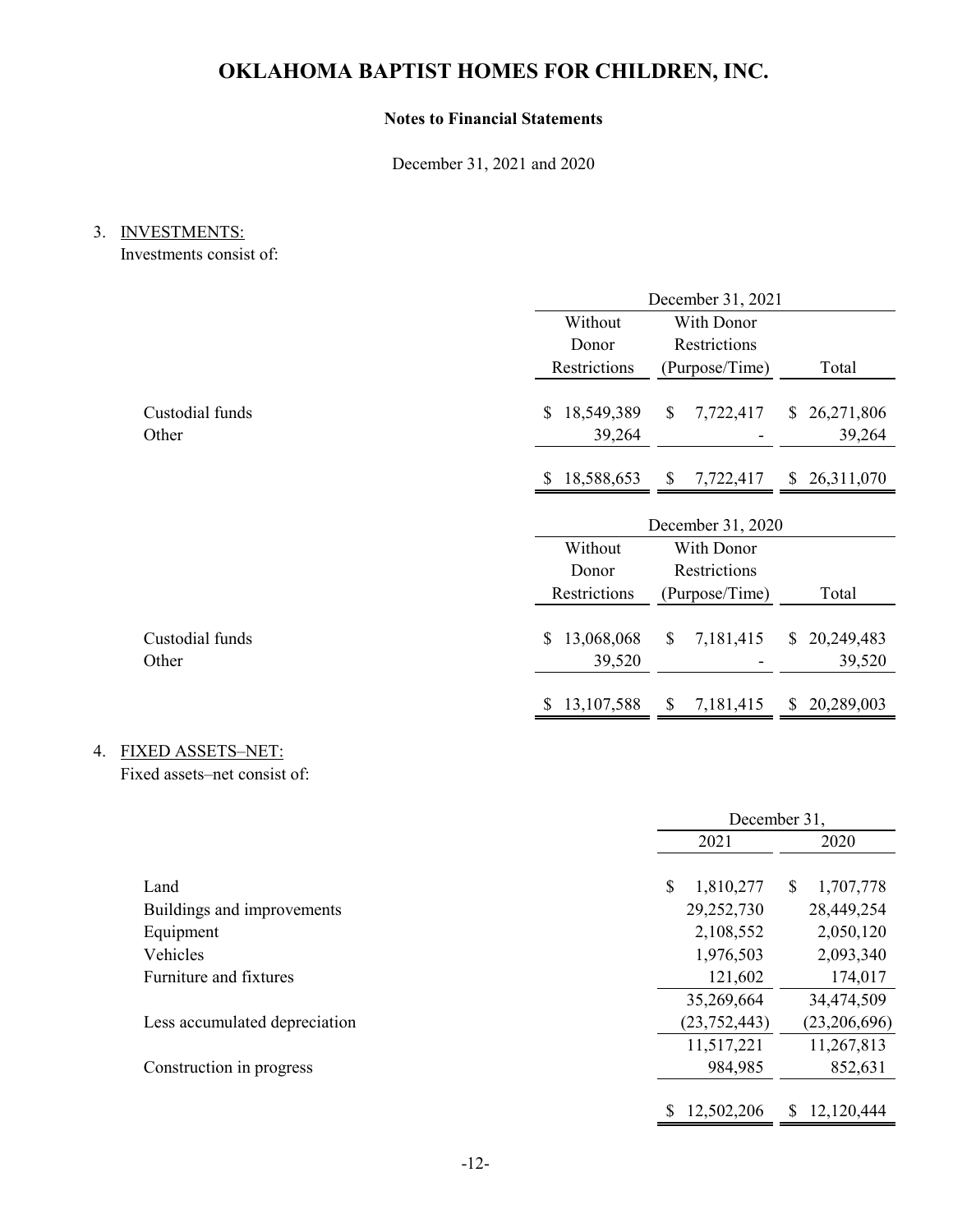### **Notes to Financial Statements**

December 31, 2021 and 2020

### 5. NET ASSETS:

Net assets without donor restrictions consist of:

|                                            |              | December 31,              |  |  |  |
|--------------------------------------------|--------------|---------------------------|--|--|--|
|                                            | 2021         | 2020                      |  |  |  |
| Operating                                  | \$11,542,372 | 7,310,734<br><sup>S</sup> |  |  |  |
| Equity in assets held for sale             |              | 548,370                   |  |  |  |
| Equity in fixed assets-net                 | 12,502,206   | 12,120,444                |  |  |  |
| Equity in separation from service benefits | 204,819      | 257,356                   |  |  |  |
|                                            | \$24,249,397 | 20,236,904                |  |  |  |

Net assets with donor restrictions are available for the following purposes:

|                                               | December 31,    |                           |  |  |
|-----------------------------------------------|-----------------|---------------------------|--|--|
|                                               | 2021            | 2020                      |  |  |
| Subject to expenditure for specified purpose: |                 |                           |  |  |
| Construction projects                         | \$<br>3,826,157 | $\mathbb{S}$<br>2,439,480 |  |  |
| <b>Boys Ranch Town</b>                        | 3,840,578       | 3,849,648                 |  |  |
| Baptist Children's Home, Oklahoma City        | 3,299,725       | 3,266,104                 |  |  |
| Women of compassion and style show            | 345,613         | 70,139                    |  |  |
| Hope Pregnancy Centers and Aftercare          | 959,836         | 853,245                   |  |  |
| Baptist Children's Home, Owasso               | 737,833         | 488,760                   |  |  |
| <b>Baptist Home for Girls</b>                 | 505,112         | 411,074                   |  |  |
| Scholarships                                  | 377,521         | 315,957                   |  |  |
| Corporate office, development, and other      | 150,410         | 412,742                   |  |  |
|                                               | 14,042,785      | 12,107,149                |  |  |
| Subject to the passage of time:               |                 |                           |  |  |
| Beneficial interest in funds held by others   | 1,754,591       | 1,568,052                 |  |  |
| Subject to restriction in perpetuity:         |                 |                           |  |  |
| Beneficial interest in funds held by others:  |                 |                           |  |  |
| Children's programs                           | 72,375,361      | 61,729,198                |  |  |
| Scholarships                                  | 1,615,101       | 1,404,798                 |  |  |
| Buildings, cottages, and maintenance          | 788,014         | 687,371                   |  |  |
|                                               | 74,778,476      | 63,821,367                |  |  |
|                                               | \$90,575,852    | \$77,496,568              |  |  |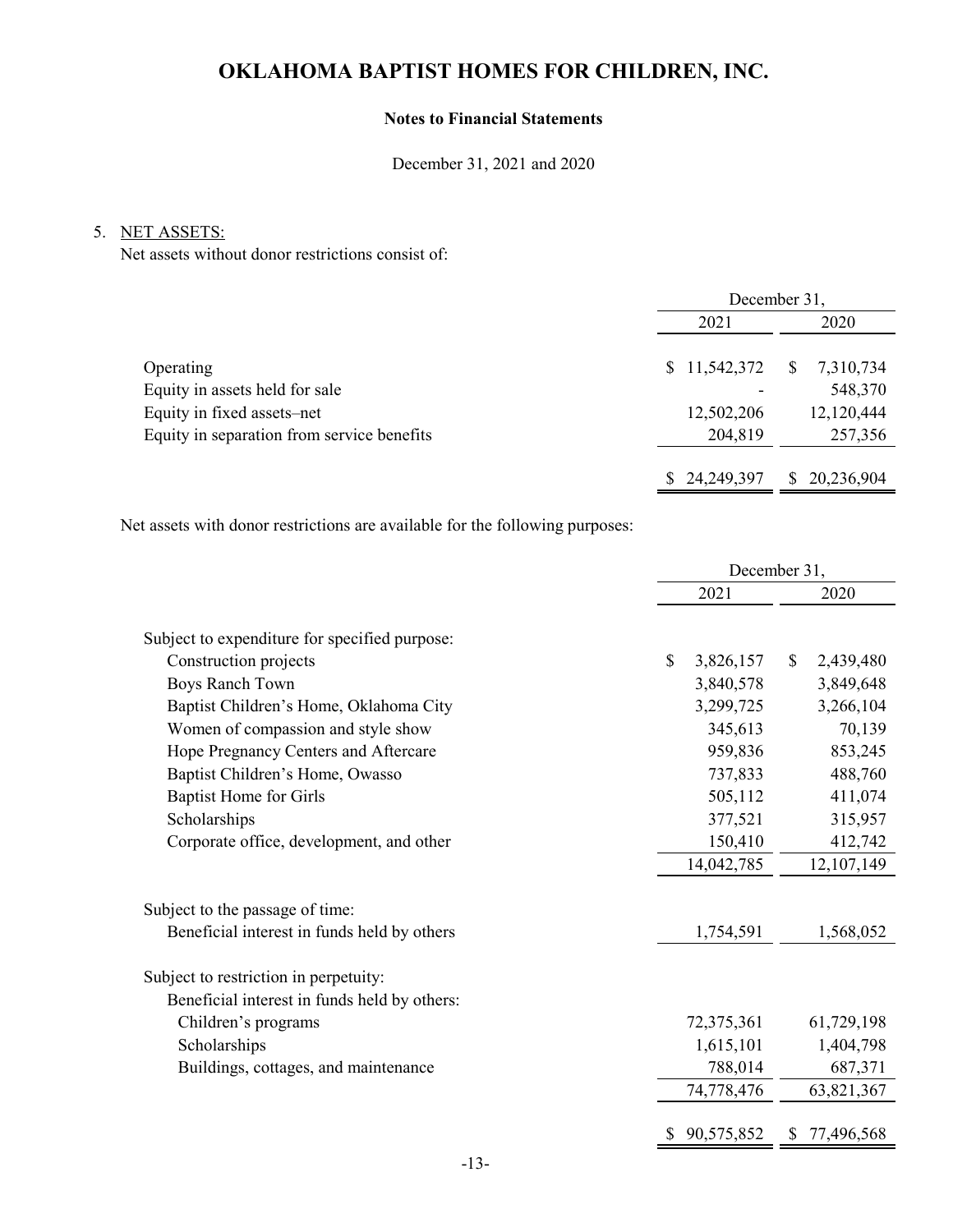### **Notes to Financial Statements**

December 31, 2021 and 2020

### 6. LIQUIDITY AND FUNDS AVAILABLE:

The following table reflects OBHC's financial assets reduced by amounts not available for general expenditure within one year. Financial assets are considered unavailable when illiquid or not convertible to cash within one year.

|                                                                                                                                      | December 31,   |                            |  |
|--------------------------------------------------------------------------------------------------------------------------------------|----------------|----------------------------|--|
|                                                                                                                                      | 2021           | 2020                       |  |
| Financial assets:                                                                                                                    |                |                            |  |
| Cash and cash equivalents                                                                                                            | 2,694,032      | 3,171,674<br><sup>S</sup>  |  |
| Accounts receivable–Oklahoma Baptists and other                                                                                      | 146,294        | 198,314                    |  |
| Investments                                                                                                                          | 26,311,070     | 20,289,003                 |  |
| Beneficial interest in funds held by others                                                                                          | 76,533,068     | 65,386,192                 |  |
| Financial assets, at year-end                                                                                                        | 105,684,464    | 89,045,183                 |  |
| Less those unavailable for general expenditures within one year, due to:<br>Net assets restricted by donor with purpose restrictions |                |                            |  |
| not expected to be used within one year                                                                                              | (1, 564, 537)  | (1,713,452)                |  |
| Investments restricted by donor with purpose restrictions                                                                            | (6,947,017)    | (6,406,015)                |  |
| Beneficial interest in funds held by others                                                                                          | (76, 533, 068) | (65,386,192)               |  |
|                                                                                                                                      | (85,044,622)   | (73, 505, 659)             |  |
| Financial assets available to meet cash needs for general expenditures                                                               |                |                            |  |
| within one year                                                                                                                      | 20,639,842     | 15,539,524<br><sup>S</sup> |  |

Management has an unofficial and unwritten policy of maintaining the WatersEdge custodial accounts at a minimum of 6 months' worth of the budgeted expenses. OBHC will receive approximately \$3,450,000 of distributions during the year ended December 31, 2022 that can be used at the discretion of the board of directors.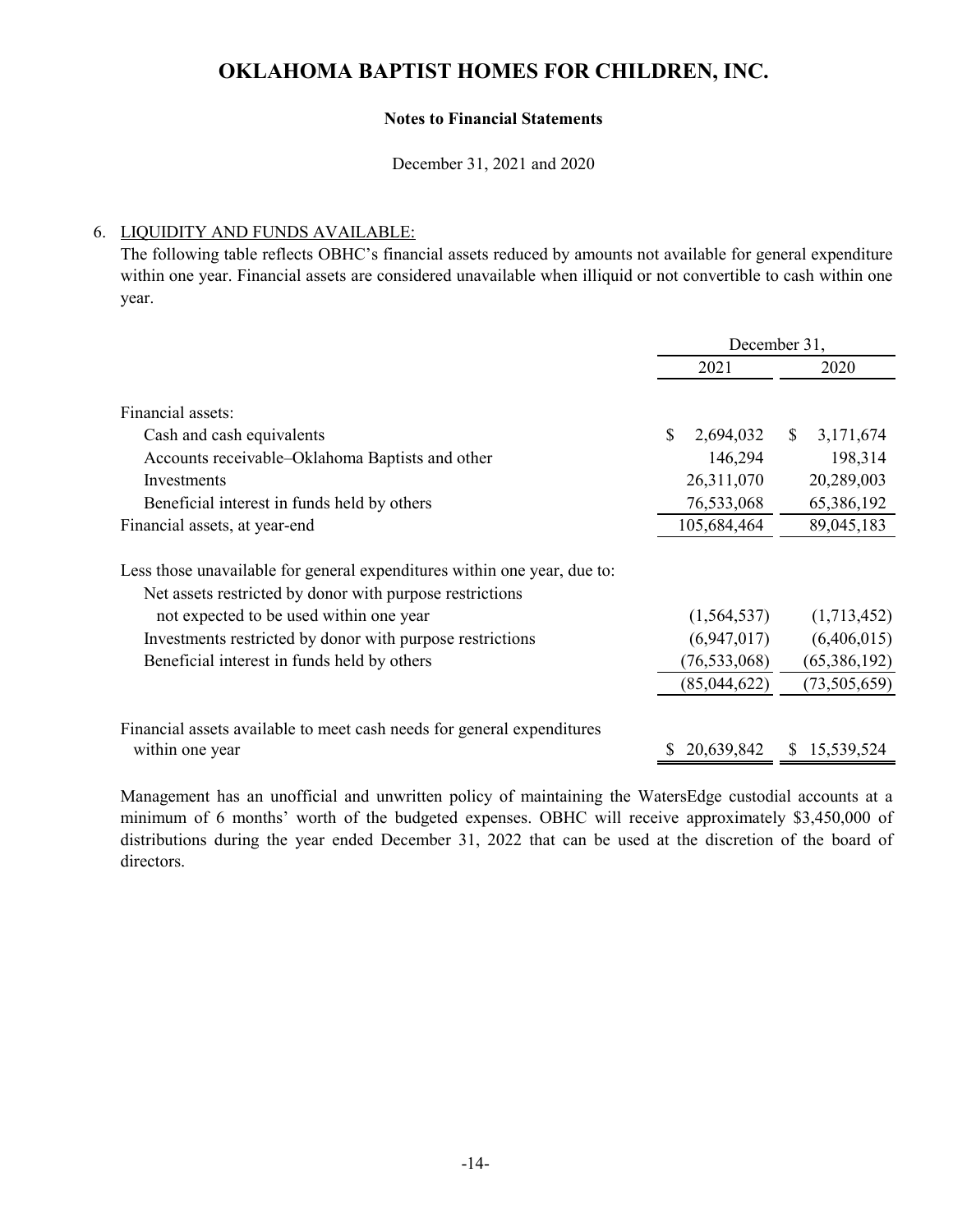### **Notes to Financial Statements**

#### December 31, 2021 and 2020

### 7. DISCLOSURES ABOUT FAIR VALUE OF ASSETS AND LIABILITIES:

OBHC uses the fair valuation methodologies of WatersEdge. In determining fair value, WatersEdge uses various valuation approaches. These standards establish a fair value hierarchy that prioritizes the inputs to valuation techniques used to measure fair value. This hierarchy consists of three broad levels: Level 1 inputs consist of unadjusted quoted prices in active markets for identical assets and have the highest priority, Level 2 inputs consist of observable inputs other than quoted prices for identical assets, and Level 3 inputs have the lowest priority. WatersEdge uses appropriate valuation techniques based on the available inputs to measure the fair value of its investments. When available, WatersEdge measures fair value using Level 1 inputs because they generally provide the most reliable evidence of fair value. Level 3 inputs are only used when Level 1 or Level 2 inputs are not available.

Level 1–Valuations based on unadjusted quoted prices in active markets for identical assets or liabilities that WatersEdge has the ability to access. Valuation adjustments and block discounts are not applied to Level 1 securities. Since valuations are based on quoted prices that are readily and regularly available in an active market, valuation of these securities does not entail a significant degree of judgment.

Level 2–Valuations based on quoted prices in markets that are not active or for which all significant inputs are observable, either directly or indirectly.

Level 3–Valuations based on inputs that are unobservable and significant to the overall fair value measurement.

The availability of valuation techniques and observable inputs can vary from security to security and is affected by a wide variety of factors, including the type of security, whether the security is new and not yet established in the marketplace, and other characteristics particular to the transaction. To the extent that valuation is based on models or inputs that are less observable or unobservable in the market, the determination of fair value requires more judgment. Those estimated values do not necessarily represent the amounts that may be ultimately realized due to the occurrence of future circumstances that cannot be reasonably determined. Because of the inherent uncertainty of valuation, those estimated values may be materially higher or lower than the values that would have been used had a ready market for the securities existed. Accordingly, the degree of judgment exercised by WatersEdge in determining fair value is greatest for securities categorized in Level 3. In certain cases, the inputs used to measure fair value may fall into different levels of the fair value hierarchy. In such cases, for disclosure purposes, the level in the fair value hierarchy within which the fair value measurement falls in its entirety is determined by the lowest level input that is significant to the fair value measurement.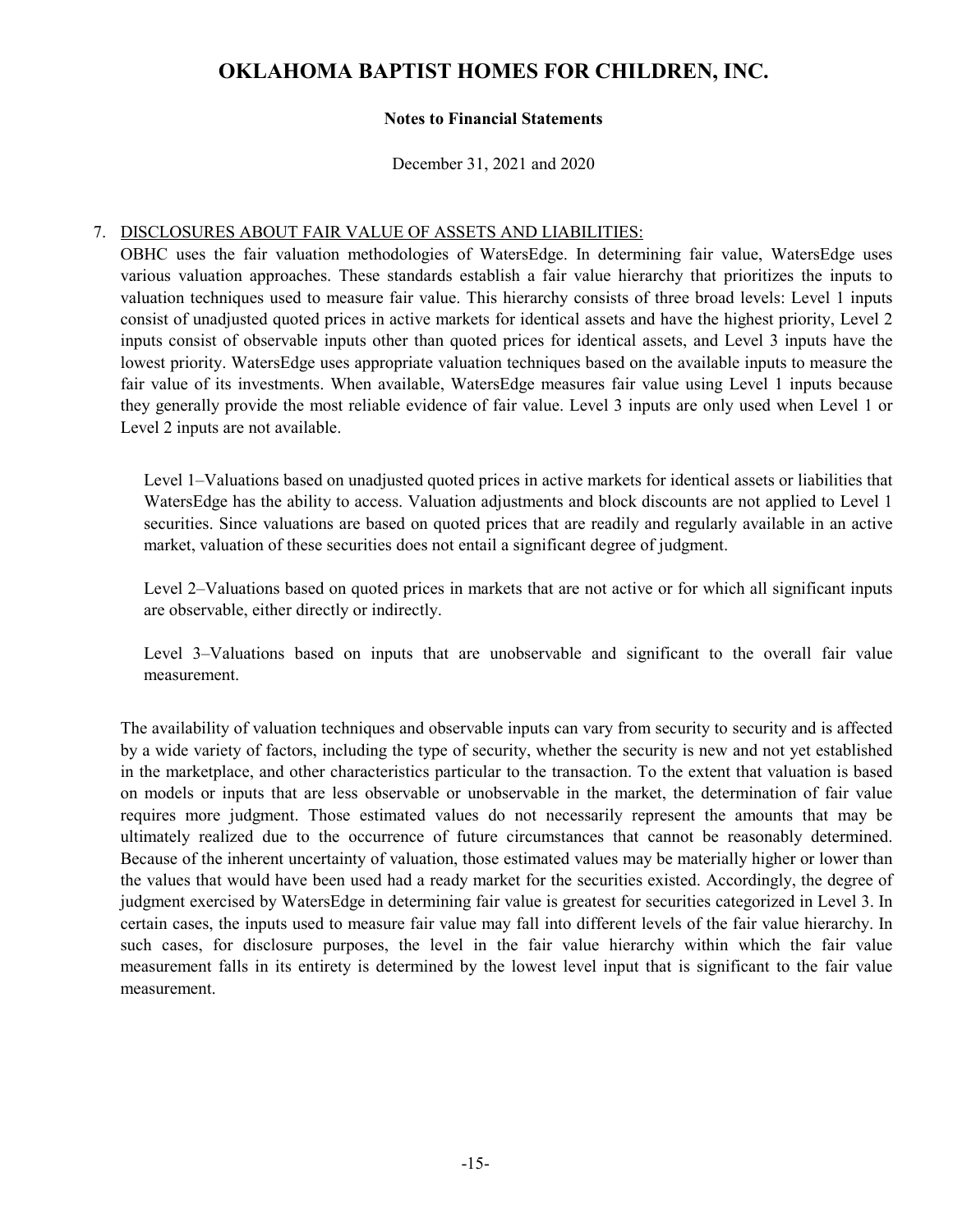### **Notes to Financial Statements**

December 31, 2021 and 2020

### 7. DISCLOSURES ABOUT FAIR VALUE OF ASSETS AND LIABILITIES, continued:

Fair value is a market-based measure considered from the perspective of a market participant rather than an entity-specific measure. Therefore, even when market assumptions are not readily available, WatersEdge's own assumptions are set to reflect those that market participants would use in pricing the asset or liability at the measurement date.

#### Investments:

### *Bond mutual funds*

The fair values are based on quoted market prices of these investments.

### *Pooled investments*

The pooled investments held by WatersEdge in their charitable spending policy funds are calculated based on a number of factors including obtaining an understanding of the funds' underlying investments, strategy, positions and valuation and comparing information provided by the fund administrator or general partner to other available information such as sector data and indexes. OBHC's interest is carried at net asset value. There are no redemption restrictions or capital calls on the funds valued at net asset value.

### *Mineral interests*

The fair value of mineral interests is determined by using an income approach using recent past income produced by the income property.

### Beneficial interest in funds held by others:

The fair value of beneficial interest in funds held by others is estimated as the present value of future trusts payments, based upon OBHC's proportionate share of the trust's assets as represented by the fund manager for charitable remainder trusts and the underlying net asset value of pooled funds for beneficial interests to be held in perpetuity.

### Post retirement benefit liability:

The present value of the post-retirement benefit liability is calculated using the estimated benefits to be paid based on the life expectancy using mortality tables as calculated by an actuary.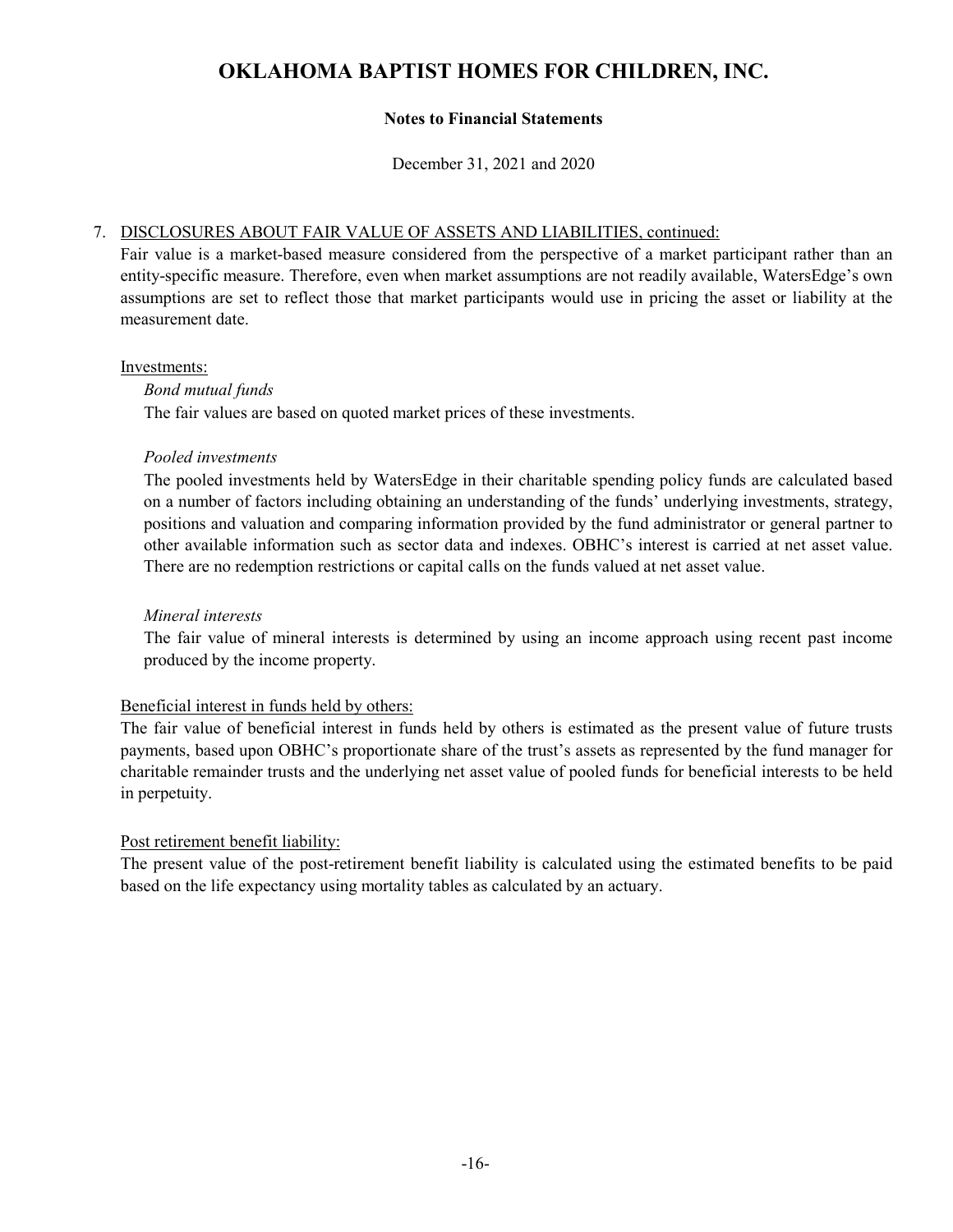### **Notes to Financial Statements**

### December 31, 2021 and 2020

### 7. DISCLOSURES ABOUT FAIR VALUE OF ASSETS AND LIABILITIES, continued:

The following table presents the fair value measurements of assets and liabilities recognized in the accompanying statements of financial position measured at fair value on a recurring basis and the level within the fair value hierarchy in which the fair value measurements fall:

|                                          |    |            | Fair Value Measurements Using |                              |    |            |    |              |
|------------------------------------------|----|------------|-------------------------------|------------------------------|----|------------|----|--------------|
|                                          |    |            |                               | Quoted Prices<br>Significant |    |            |    |              |
|                                          |    |            | in Active                     |                              |    | Other      |    | Significant  |
|                                          |    |            |                               | Markets for                  |    | Observable |    | Unobservable |
|                                          |    |            |                               | <b>Identical Assets</b>      |    | Inputs     |    | Inputs       |
|                                          |    | Fair Value |                               | (Level 1)                    |    | (Level 2)  |    | (Level 3)    |
| December 31, 2021:                       |    |            |                               |                              |    |            |    |              |
| Assets:                                  |    |            |                               |                              |    |            |    |              |
| Investments:                             |    |            |                               |                              |    |            |    |              |
| Bond mutual fund                         | \$ | 39,264     | $\mathbb{S}$                  | 39,264                       | \$ |            | \$ |              |
| Mineral interests                        |    | 294,437    |                               |                              |    |            |    | 294,437      |
|                                          |    | 333,701    |                               |                              |    |            |    | 294,437      |
|                                          |    |            | \$                            | 39,264                       | \$ |            | \$ |              |
| Reconciling items at<br>net asset value: |    |            |                               |                              |    |            |    |              |
| Pooled investments                       |    |            |                               |                              |    |            |    |              |
|                                          |    | 16,320,625 |                               |                              |    |            |    |              |
| Reconciling items at cost:               |    |            |                               |                              |    |            |    |              |
| Cash and cash equivalents                |    | 9,656,744  |                               |                              |    |            |    |              |
| <b>Total Investments</b>                 | \$ | 26,311,070 |                               |                              |    |            |    |              |
|                                          |    |            |                               |                              |    |            |    |              |
| Beneficial interest in funds             |    |            |                               |                              |    |            |    |              |
| held by others                           | S  | 76,533,068 | \$                            |                              | S  | 76,533,068 | \$ |              |
| Liabilities:                             |    |            |                               |                              |    |            |    |              |
| Post-retirement benefits liability       | \$ | 2,934,707  | \$                            |                              | \$ | 2,934,707  | \$ |              |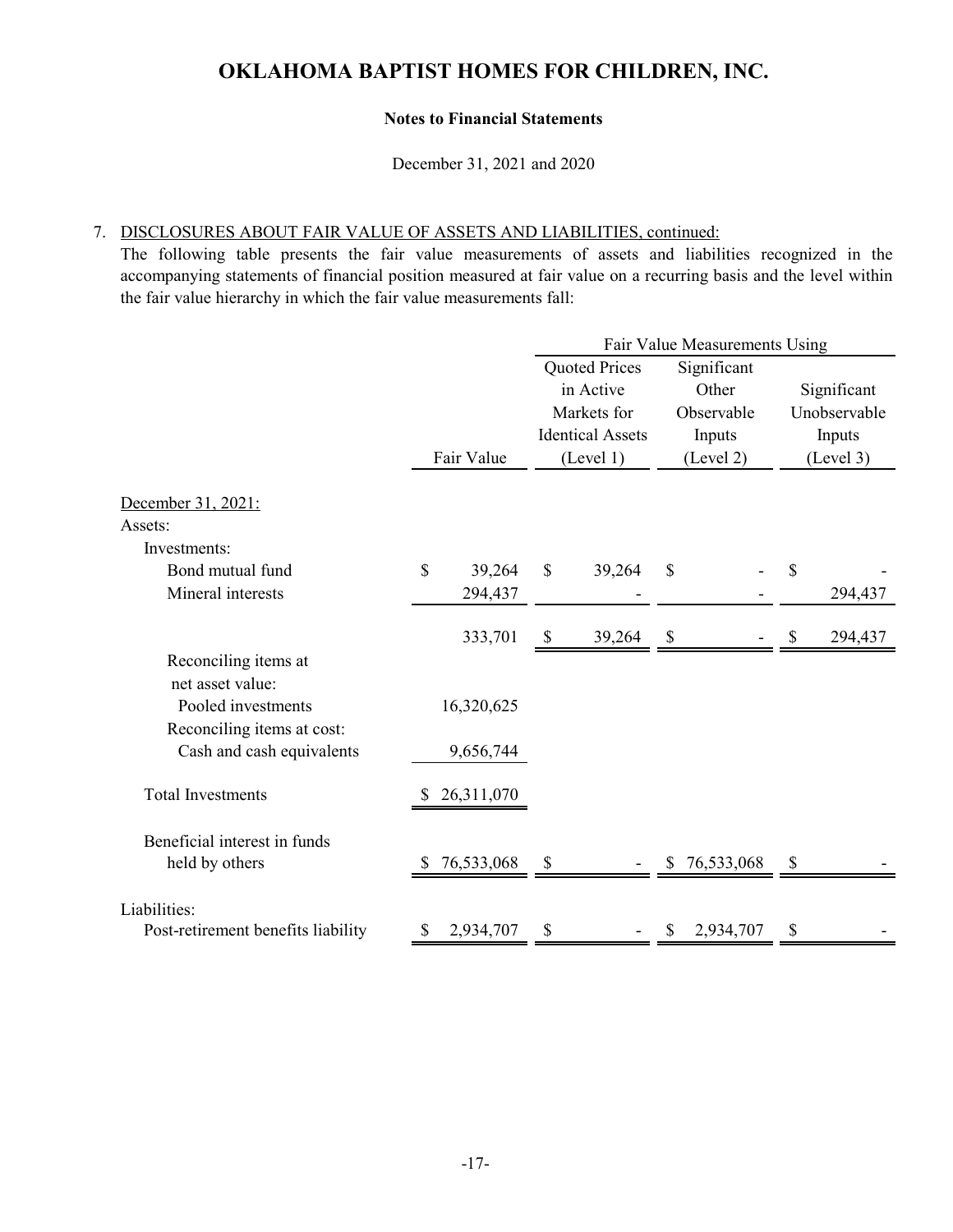### **Notes to Financial Statements**

December 31, 2021 and 2020

### 7. DISCLOSURES ABOUT FAIR VALUE OF ASSETS AND LIABILITIES, continued:

|                                    |                  | Fair Value Measurements Using |                         |    |              |               |              |
|------------------------------------|------------------|-------------------------------|-------------------------|----|--------------|---------------|--------------|
|                                    |                  |                               | <b>Quoted Prices</b>    |    | Significant  |               |              |
|                                    |                  |                               | in Active               |    | Other        |               | Significant  |
|                                    |                  |                               | Markets for             |    | Observable   |               | Unobservable |
|                                    |                  |                               | <b>Identical Assets</b> |    | Inputs       |               | Inputs       |
|                                    | Fair Value       |                               | (Level 1)               |    | (Level 2)    |               | (Level 3)    |
| December 31, 2020:                 |                  |                               |                         |    |              |               |              |
| Assets:                            |                  |                               |                         |    |              |               |              |
| Investments:                       |                  |                               |                         |    |              |               |              |
| Bond mutual fund                   | \$<br>39,520     | $\boldsymbol{\mathsf{S}}$     | 39,520                  | \$ |              | $\mathcal{S}$ |              |
| Mineral interests                  | 223,850          |                               |                         |    |              |               | 223,850      |
|                                    |                  |                               |                         |    |              |               |              |
|                                    | 263,370          | \$                            | 39,520                  | \$ |              | \$            | 223,850      |
| Reconciling items at               |                  |                               |                         |    |              |               |              |
| net asset value:                   |                  |                               |                         |    |              |               |              |
| Pooled investments                 | 13,882,309       |                               |                         |    |              |               |              |
| Reconciling items at cost:         |                  |                               |                         |    |              |               |              |
| Cash and cash equivalents          | 6,143,324        |                               |                         |    |              |               |              |
|                                    |                  |                               |                         |    |              |               |              |
| <b>Total Investments</b>           | 20,289,003       |                               |                         |    |              |               |              |
| Beneficial interest in funds       |                  |                               |                         |    |              |               |              |
| held by others                     | \$<br>65,386,192 | \$                            |                         |    | \$65,386,192 | \$            |              |
|                                    |                  |                               |                         |    |              |               |              |
| Liabilities:                       |                  |                               |                         |    |              |               |              |
| Post-retirement benefits liability | \$<br>2,433,043  | \$                            |                         | \$ | 2,433,043    | \$            |              |

The following table provides further details of the Level 3 fair value measurements:

|                                                | Year Ended December 31, |                   |               |                       |  |
|------------------------------------------------|-------------------------|-------------------|---------------|-----------------------|--|
|                                                | 2021                    |                   | 2020          |                       |  |
| Beginning balance<br>Investment gains (losses) | \$                      | 223,850<br>70,587 | $\mathcal{S}$ | 389,541<br>(165, 691) |  |
| Ending balance                                 | \$                      | 294,437           | -S            | 223,850               |  |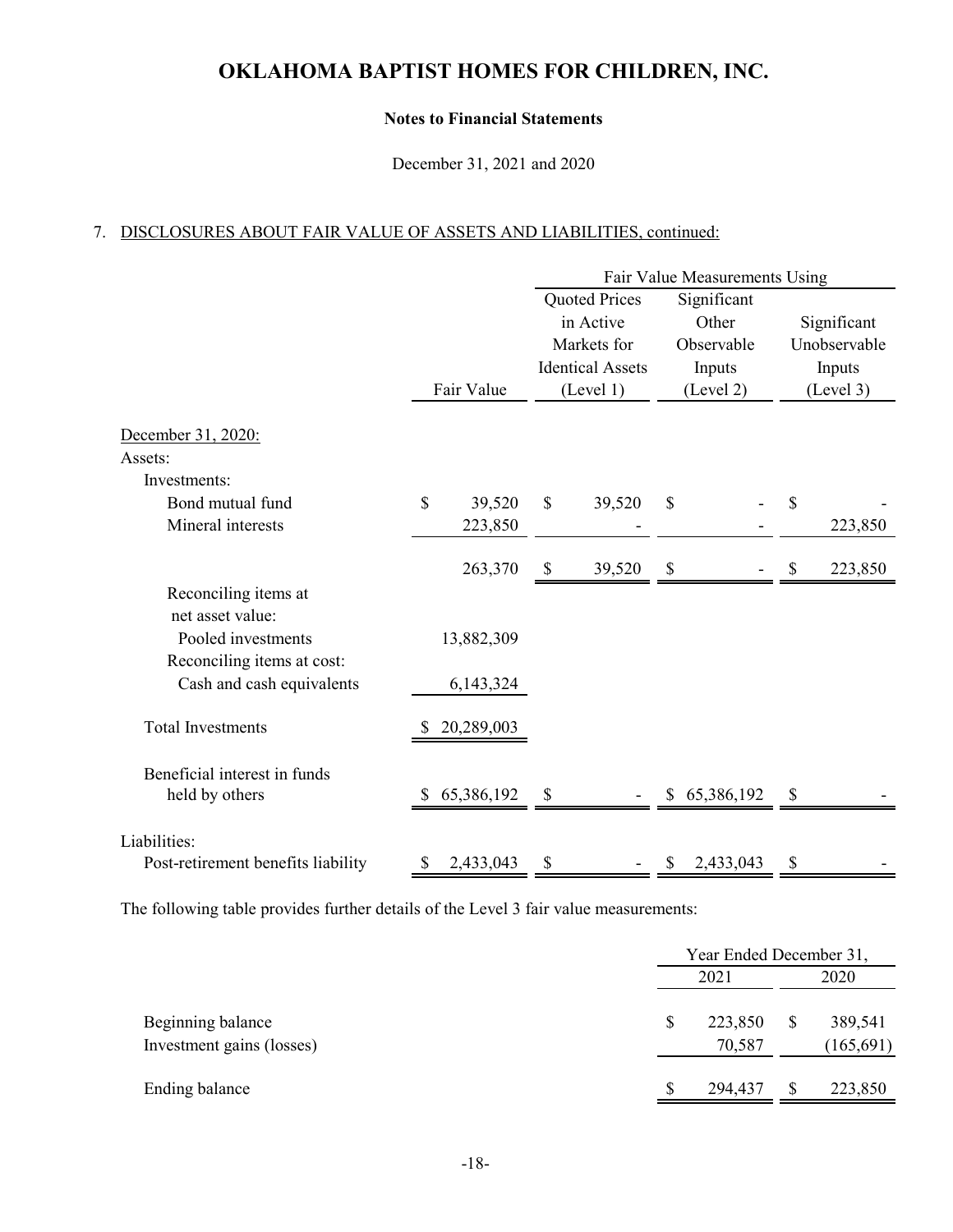### **Notes to Financial Statements**

December 31, 2021 and 2020

#### 8. EXPENSES INCURRED:

The financial statements report certain categories of expenses that are attributable to one or more program or supporting functions of OBHC. These expenses include depreciation and amortization, information technology, and facilities operations and maintenance. Building depreciation and amortization and facilities operations and maintenance is allocated based on square footage or specific assets used. Costs of information technology were allocated on estimates of time and effort. Total expenses includes all operating expenses and the nonoperating expense of other components of net periodic postretirement cost, which is included in Corporate Office salaries, wages, and benefits and totaled \$153,010 and \$65,109, for the years ending December 31, 2021 and 2020, respectively.

Expenses of OBHC are allocated to functional classifications as follows:

|                        | Year Ended December 31, 2021 |            |              |                |                              |           |    |             |    |              |
|------------------------|------------------------------|------------|--------------|----------------|------------------------------|-----------|----|-------------|----|--------------|
|                        | Program Activities           |            |              |                | <b>Supporting Activities</b> |           |    |             |    |              |
|                        |                              | Children's |              | Hope Pregnancy |                              | Corporate |    |             |    |              |
|                        |                              | Programs   |              | Centers        |                              | Office    |    | Fundraising |    | Total        |
|                        |                              |            |              |                |                              |           |    |             |    |              |
| Salaries, wages,       |                              |            |              |                |                              |           |    |             |    |              |
| and benefits           | \$                           | 3,429,250  | $\mathbb{S}$ | 1,064,874      | \$                           | 988,776   | \$ | 1,332,766   | \$ | 6,815,666    |
| Facilities and         |                              |            |              |                |                              |           |    |             |    |              |
| maintenance            |                              | 1,686,661  |              | 269,104        |                              | 57,886    |    | 57,219      |    | 2,070,870    |
| Food, accommodations   |                              |            |              |                |                              |           |    |             |    |              |
| and supplies           |                              | 910,515    |              | 404,667        |                              | 49,804    |    | 200,900     |    | 1,565,886    |
| Depreciation           |                              | 876,483    |              | 212,299        |                              | 35,272    |    | 35,630      |    | 1,159,684    |
| Office and             |                              |            |              |                |                              |           |    |             |    |              |
| professional fees      |                              | 88,614     |              | 213,594        |                              | 696,115   |    | 52,580      |    | 1,050,903    |
| Travel and other       |                              | 99,970     |              | 25,883         |                              | 15,637    |    | 25,151      |    | 166,641      |
|                        |                              | 7,091,493  |              | 2,190,421      |                              | 1,843,490 |    | 1,704,246   |    | 12,829,650   |
| Less nonoperating      |                              |            |              |                |                              |           |    |             |    |              |
| expense                |                              |            |              |                |                              | (78, 777) |    |             |    | (78, 777)    |
|                        |                              |            |              |                |                              |           |    |             |    |              |
| <b>Total Operating</b> |                              |            |              |                |                              |           |    |             |    |              |
| Expenses               |                              | 7,091,493  | $\mathbb{S}$ | 2,190,421      | \$                           | 1,764,713 | \$ | 1,704,246   |    | \$12,750,873 |
|                        |                              |            |              |                |                              |           |    |             |    |              |
| Change in total        |                              |            |              |                |                              |           |    |             |    |              |
| operating expenses     |                              |            |              |                |                              |           |    |             |    |              |
| from prior year        | \$                           | 360,357    | \$           | 220,660        | \$                           | (217,020) | \$ | (33,778)    | \$ | 330,219      |
| % change in total      |                              |            |              |                |                              |           |    |             |    |              |
| operating expenses     |                              |            |              |                |                              |           |    |             |    |              |
| from prior year        |                              | 5.35%      |              | 11.20%         |                              | $-10.95%$ |    | $-1.94%$    |    | 2.66%        |
|                        |                              |            |              |                |                              |           |    |             |    |              |
|                        |                              |            |              | $-19-$         |                              |           |    |             |    |              |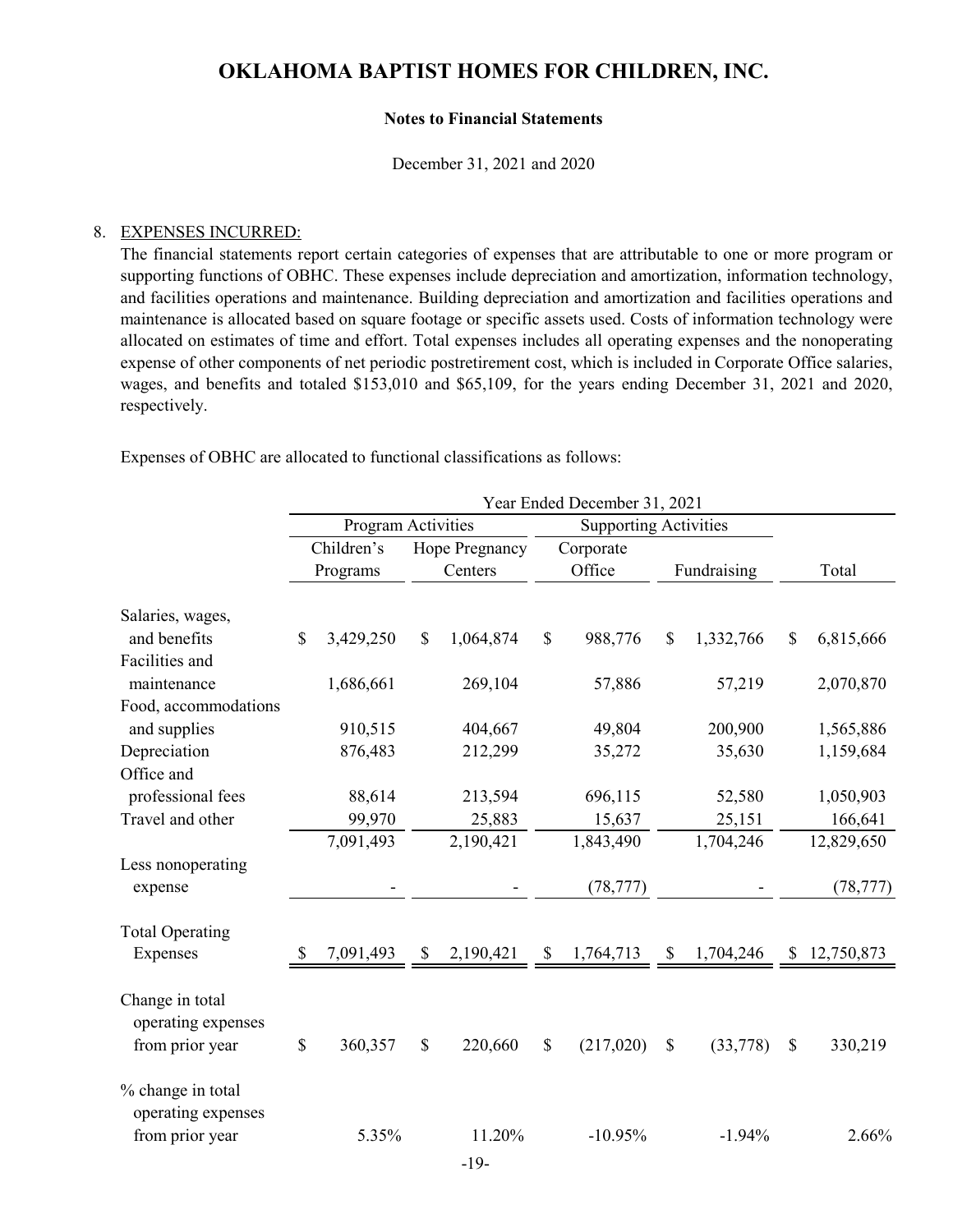### **Notes to Financial Statements**

December 31, 2021 and 2020

### 8. EXPENSES INCURRED, continued:

Expenses of OBHC are allocated to functional classifications as follows:

|                        | Year Ended December 31, 2020 |            |                |           |    |                              |    |             |                  |
|------------------------|------------------------------|------------|----------------|-----------|----|------------------------------|----|-------------|------------------|
|                        | Program Activities           |            |                |           |    | <b>Supporting Activities</b> |    |             |                  |
|                        |                              | Children's | Hope Pregnancy |           |    | Corporate                    |    |             |                  |
|                        |                              | Programs   |                | Centers   |    | Office                       |    | Fundraising | Total            |
| Salaries, wages,       |                              |            |                |           |    |                              |    |             |                  |
| and benefits           | \$                           | 3,292,461  | $\mathbb{S}$   | 983,738   | \$ | 1,222,846                    | \$ | 1,428,905   | \$<br>6,927,950  |
| Facilities and         |                              |            |                |           |    |                              |    |             |                  |
| maintenance            |                              | 1,457,577  |                | 247,791   |    | 296,782                      |    | 21,164      | 2,023,314        |
| Food, accommodations   |                              |            |                |           |    |                              |    |             |                  |
| and supplies           |                              | 944,652    |                | 348,217   |    | 14,540                       |    | 186,979     | 1,494,388        |
| Depreciation           |                              | 899,516    |                | 202,487   |    | 49,575                       |    | 25,523      | 1,177,101        |
| Office and             |                              |            |                |           |    |                              |    |             |                  |
| professional fees      |                              | 73,002     |                | 174,660   |    | 430,753                      |    | 50,281      | 728,696          |
| Travel and other       |                              | 63,928     |                | 12,868    |    | 32,346                       |    | 25,172      | 134,314          |
|                        |                              | 6,731,136  |                | 1,969,761 |    | 2,046,842                    |    | 1,738,024   | 12,485,763       |
| Less nonoperating      |                              |            |                |           |    |                              |    |             |                  |
| expense                |                              |            |                |           |    | (65,109)                     |    |             | (65,109)         |
|                        |                              |            |                |           |    |                              |    |             |                  |
| <b>Total Operating</b> |                              |            |                |           |    |                              |    |             |                  |
| Expenses               |                              | 6,731,136  | \$             | 1,969,761 | S  | 1,981,733                    | \$ | 1,738,024   | \$<br>12,420,654 |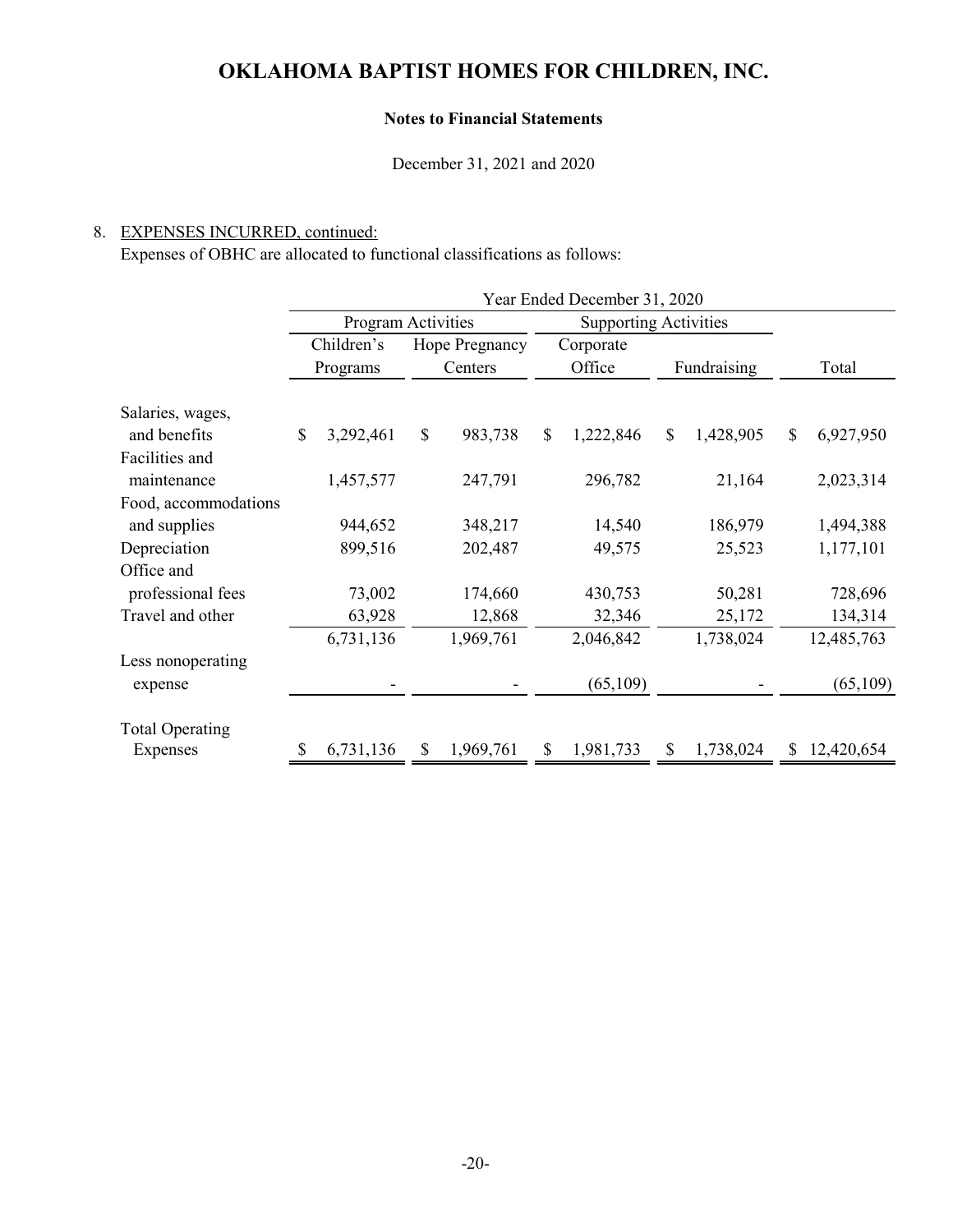### **Notes to Financial Statements**

December 31, 2021 and 2020

### 9. POST RETIREMENT EMPLOYEE BENEFITS:

A summary of the post-retirement benefit liability is as follows:

|                                                                                                  |                                       |               | December 31, 2021 |               |                                 |
|--------------------------------------------------------------------------------------------------|---------------------------------------|---------------|-------------------|---------------|---------------------------------|
|                                                                                                  | Health Care                           |               | Life Insurance    |               | Total                           |
| Inactive retired participants<br>Active fully eligible participants<br>Active other participants | \$<br>2,298,343<br>208,776<br>397,107 | \$            | 30,481            | \$            | 2,328,824<br>208,776<br>397,107 |
|                                                                                                  | 2,904,226                             | \$            | 30,481            | \$            | 2,934,707                       |
|                                                                                                  |                                       |               | December 31, 2020 |               |                                 |
|                                                                                                  | Health Care                           |               | Life Insurance    |               | Total                           |
| Inactive retired participants<br>Active fully eligible participants<br>Active other participants | \$<br>1,944,565<br>225,282<br>213,204 | $\mathcal{S}$ | 49,992            | $\mathcal{S}$ | 1,994,557<br>225,282<br>213,204 |
|                                                                                                  | \$<br>2,383,051                       | \$            | 49,992            | \$            | 2,433,043                       |

The following tables provide a reconciliation of the changes in the post-retirement benefit obligations and the assumptions used in the actuarial calculations for each year:

|                                                                                             | Year Ended December 31, |           |   |           |
|---------------------------------------------------------------------------------------------|-------------------------|-----------|---|-----------|
|                                                                                             |                         | 2021      |   | 2020      |
| Benefit obligation, beginning of year                                                       | \$                      | 2,433,043 | S | 1,991,273 |
| Net periodic postretirement costs<br>Postretirement-related changes other than net periodic |                         | 153,010   |   | 65,109    |
| postretirement cost                                                                         |                         | 348,654   |   | 376,661   |
| Benefit obligation, end of year                                                             |                         | 2,934,707 | S | 2,433,043 |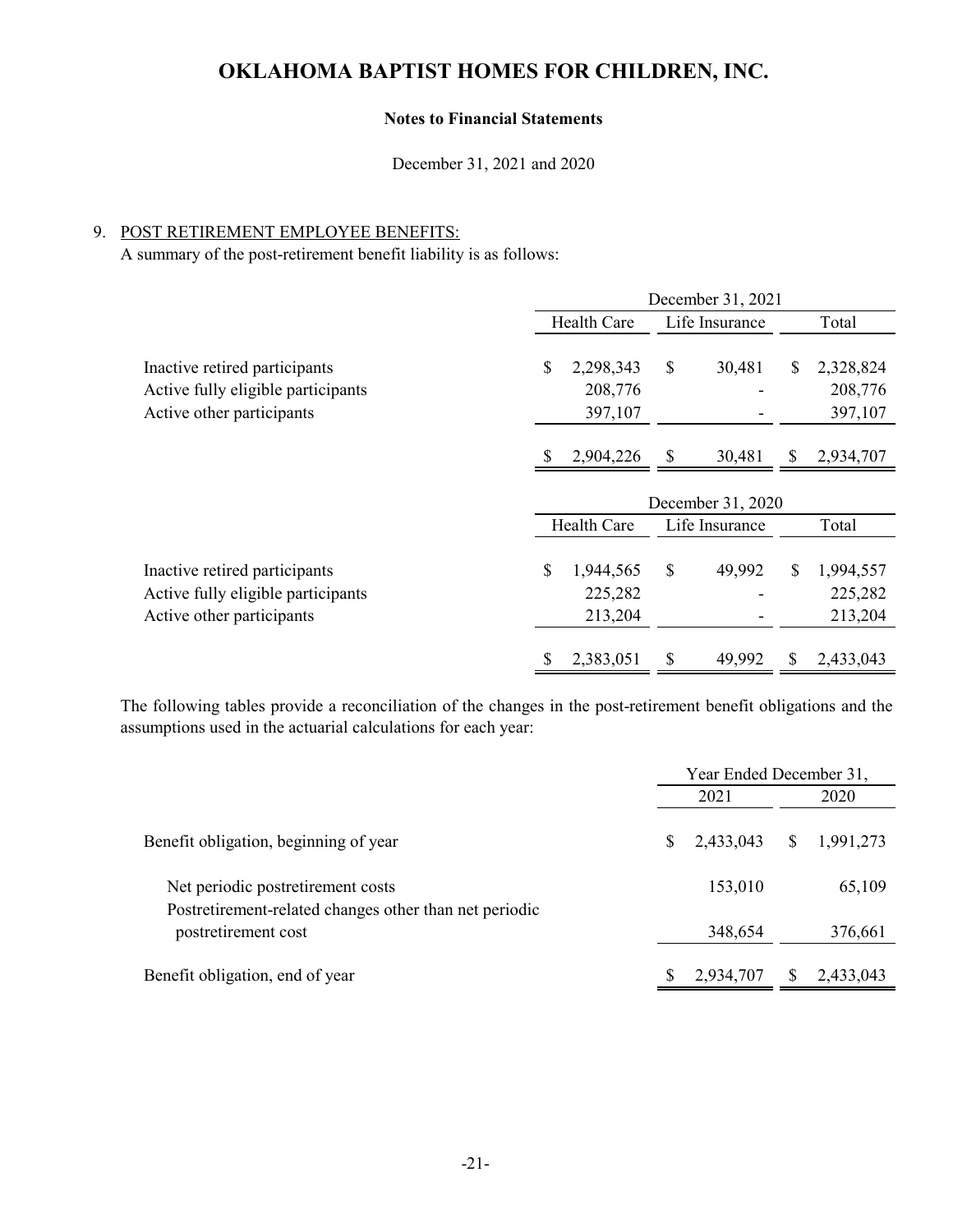### **Notes to Financial Statements**

December 31, 2021 and 2020

### 9. POST RETIREMENT EMPLOYEE BENEFITS, continued:

|                                                                                    |               | Year Ended December 31, |              |                  |
|------------------------------------------------------------------------------------|---------------|-------------------------|--------------|------------------|
|                                                                                    |               | 2021                    | 2020         |                  |
| Net periodic postretirement cost, included in functional expenses:<br>Service cost | <sup>\$</sup> | 74,233                  | <sup>S</sup> | 3,846            |
| Interest costs<br>Net periodic postretirement cost other than service cost         |               | 78,777<br>78,777        |              | 61,263<br>61,263 |
| Net periodic postretirement costs                                                  | S             | 153,010                 |              | 65,109           |

Net periodic postretirement cost other than service cost is report as other components of net periodic postretirement cost on the statements of activities.

Postretirement-related changes other than net periodic postretirement cost, included in nonoperating activities, are as follows:

|                                                |      | Year Ended December 31, |   |           |  |  |
|------------------------------------------------|------|-------------------------|---|-----------|--|--|
|                                                | 2021 |                         |   | 2020      |  |  |
| Change in discount rate assumption             | \$   | (114,381)               | S | 225,263   |  |  |
| Change in other assumptions                    |      | 6,890                   |   | 162,190   |  |  |
| Recognition of additional health care benefits |      | 771,290                 |   |           |  |  |
| Actuarial loss (gain)                          |      | (197,349)               |   | 77,475    |  |  |
| Benefits paid                                  |      | (117,796)               |   | (88, 267) |  |  |
|                                                | \$   | 348,654                 | S | 376,661   |  |  |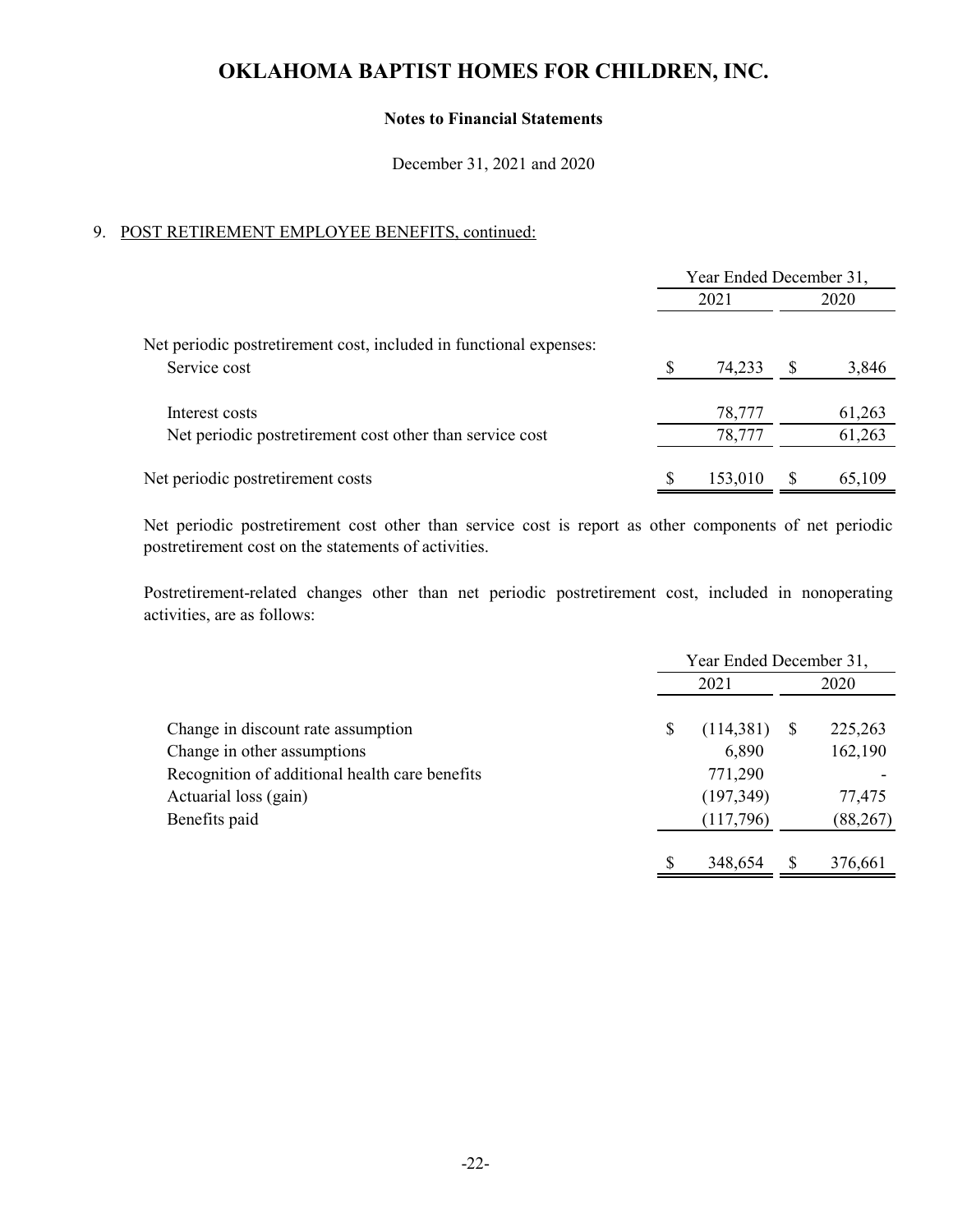### **Notes to Financial Statements**

December 31, 2021 and 2020

### 9. POST RETIREMENT EMPLOYEE BENEFITS, continued: Assumptions:

|                                               | December 31,  |               |
|-----------------------------------------------|---------------|---------------|
|                                               | 2021          | 2020          |
| Projected health care trend rate (Medical/Rx) | $3.8\%/6.5\%$ | $3.9\%/7.0\%$ |
| Ultimate trend rate (Medical/Rx)              | $3.8\%/4.9\%$ | $3.9\%/4.9\%$ |
| Year ultimate trend rate is achieved          | 2029          | 2028          |
| Discount rate                                 | 2.75%         | $2.42\%$      |

The mortality basis was the Pri-2012 total dataset (generational projection using MP-2021-GFR and MR-2020- GFR for the years ended December 31, 2021 and 2020, respectively).

Expected benefit payments for the post-retirement plan for the next ten years are as follows:

| Year Ending December 31, |                 |  |
|--------------------------|-----------------|--|
| 2022                     | \$<br>129,610   |  |
| 2023                     | 129,651         |  |
| 2024                     | 130,801         |  |
| 2025                     | 144,644         |  |
| 2026                     | 141,865         |  |
| 2027 through 2031        | 809,305         |  |
|                          |                 |  |
|                          | 1,485,876<br>\$ |  |

#### 10. PENSION PLAN:

All full time employees of OBHC are eligible to participate in a defined contribution pension plan through GuideStone Financial Resources of the Southern Baptist Convention. Under the plan, OBHC contributes an amount equal to five percent of participating employees' salaries. OBHC also matches employee contributions up to 2.5 percent of participating employees' salaries. When an employee reaches year five of employment, employees are eligible to increase matching contributions from 2.5 percent to up to five percent of salary. Employee contributions are voluntary. Total pension expense for the years ended December 31, 2021 and 2020, was \$392,801 and \$434,502, respectively.

### 11. PAYCHECK PROTECTION PROGRAM LOAN:

During the year ended December 31, 2020, OBHC received a \$1,139,300 loan as part of the Paycheck Protection Program (PPP) from the US Small Business Administration due to the coronavirus (COVID-19) pandemic. The loan was fully forgiven during the year ended December 31, 2021 and as a result was recognized as a gain on extinguishment of debt on the statement of activities.